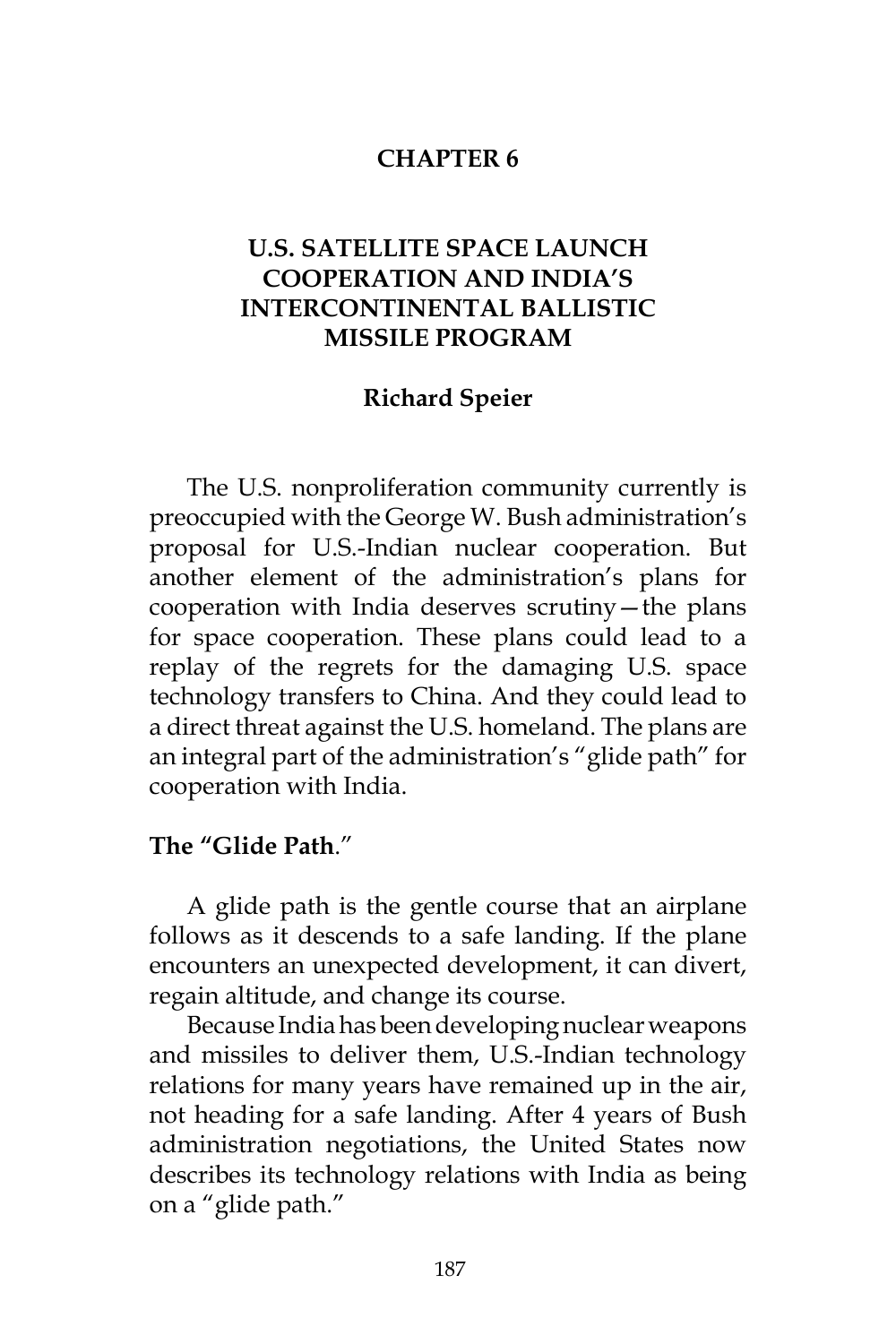This chapter addresses the question of whether, in view of India's abundantly-reported intercontinental ballistic missile (ICBM) development, we should divert from our present "glide path" approach to space cooperation. On October 3, 2003, the *Washington Post* questioned then Secretary of State Colin Powell about the latest diplomatic developments with India.

QUESTION: . . . last week, President Bush presented [Prime Minister Atal Bihari] Vajpayee with what was called, like, a "glide path" toward better relations. . . .

SECRETARY POWELL: . . . there was a basket of issues that they were always asking us about called, well, we called it—we nicknamed it, "The Trinity." How could you help us? How can we expand our trade in high tech areas, in areas having to do with *space launch activities*, and with our nuclear industry? . . . we also have to protect certain red lines that we have with respect to proliferation, because it's sometimes hard to separate within space launch activities and industries and nuclear programs, that which could go to weapons, and that which could be solely for peaceful purposes. . . . And the "glide path" was a way of bringing closure to this debate.1 (Emphasis added.)

Nearly 2 years later, President Bush and Vajpayee confirmed this cooperation in a joint statement, ". . . the two leaders resolve [to] . . . Build closer ties in space exploration, satellite navigation *and launch*, and in the commercial space arena. . . ."2 (Emphasis added.)

As this cooperation was being negotiated and agreed upon, reports persisted that India was preparing to produce an ICBM. These reports had been accumulating for over 2 decades.<sup>3</sup> The latest public report appeared less than 6 weeks after the Presidents' joint statement.<sup>4</sup>

Over the last decade, the reports have been consistent in avering that the ICBM will be called *Surya*,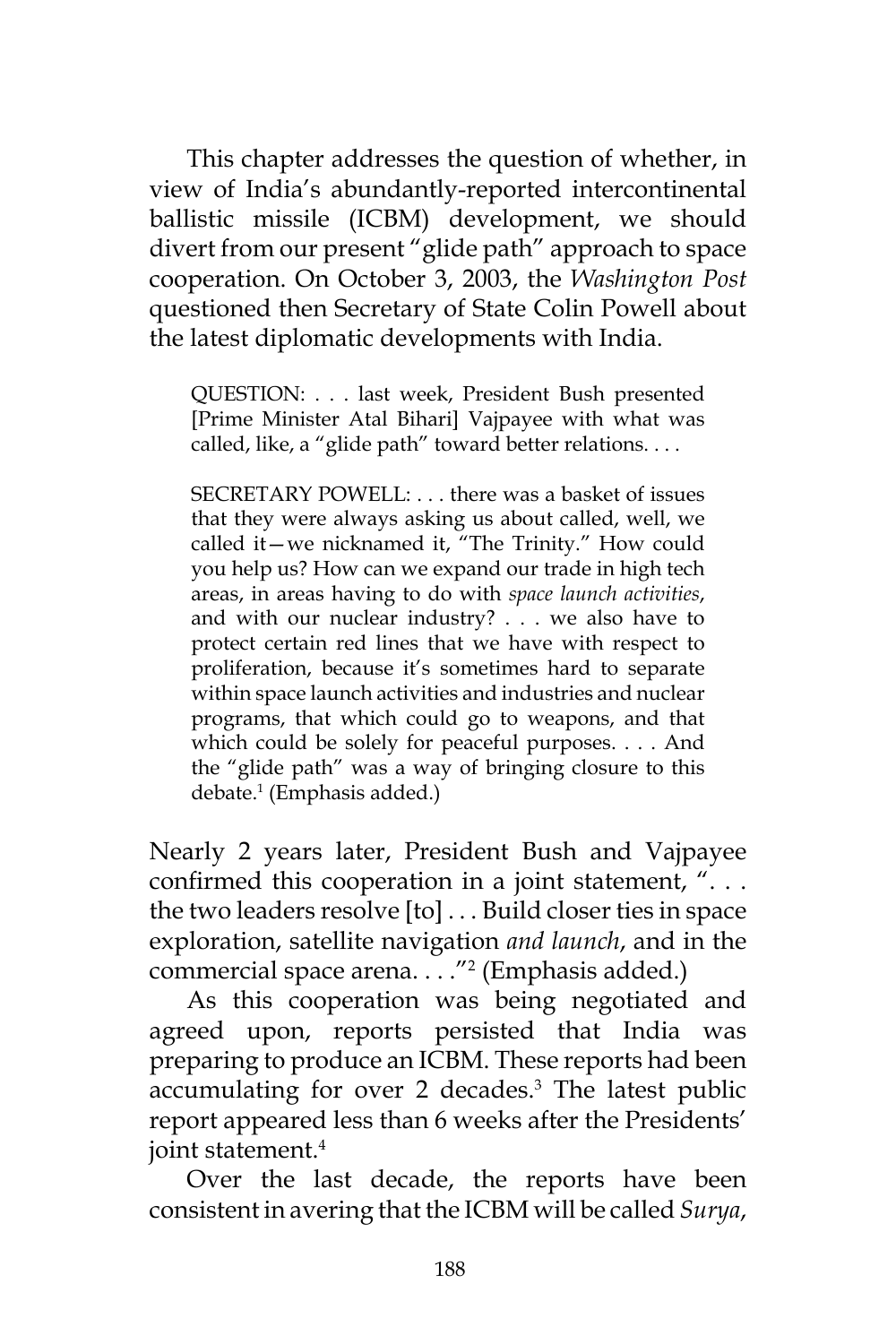and that key elements of hardware and technology for the ICBM will come from India's gigantic Polar Space Launch Vehicle (PSLV). What are the capabilities of the ICBM, and why does India want it? How did India acquire the space launch vehicle technology for the weapon? And how did the United States come to ride a "glide path" to space launch cooperation with India? These topics will be covered in turn.

### **India's ICBM—What and Why**.

In the 1980s, India adapted a space launch vehicle, the SLV-3, to become the *Agni* medium-range ballistic missile. In keeping with India's practice of describing nuclear and missile programs as civilian until their military character could not be denied, India originally claimed that the *Agni* was a "technology demonstrator." The *Agni* program now consists of three missiles with ranges, respectively, of upwards of 700, 2,000, and 3,000 kilometers.

India may have begun the *Surya* project (also sometimes known as *Agni IV*) officially in 1994.<sup>5</sup> Reports cite various dates, perhaps because the project has several decision points. Reports generally agree that the *Surya* program, like the *Agni* program, will result in missiles with various ranges.

• *Surya-1* will have a range of about 5,000 kilometers.<sup>6</sup>

• *Surya-2* will range from 8,000 to 12,000 kilometers.

• *Surya-3* will range up to 20,000 kilometers.

Table 1 compares the *Agni* and *Surya* families of missiles.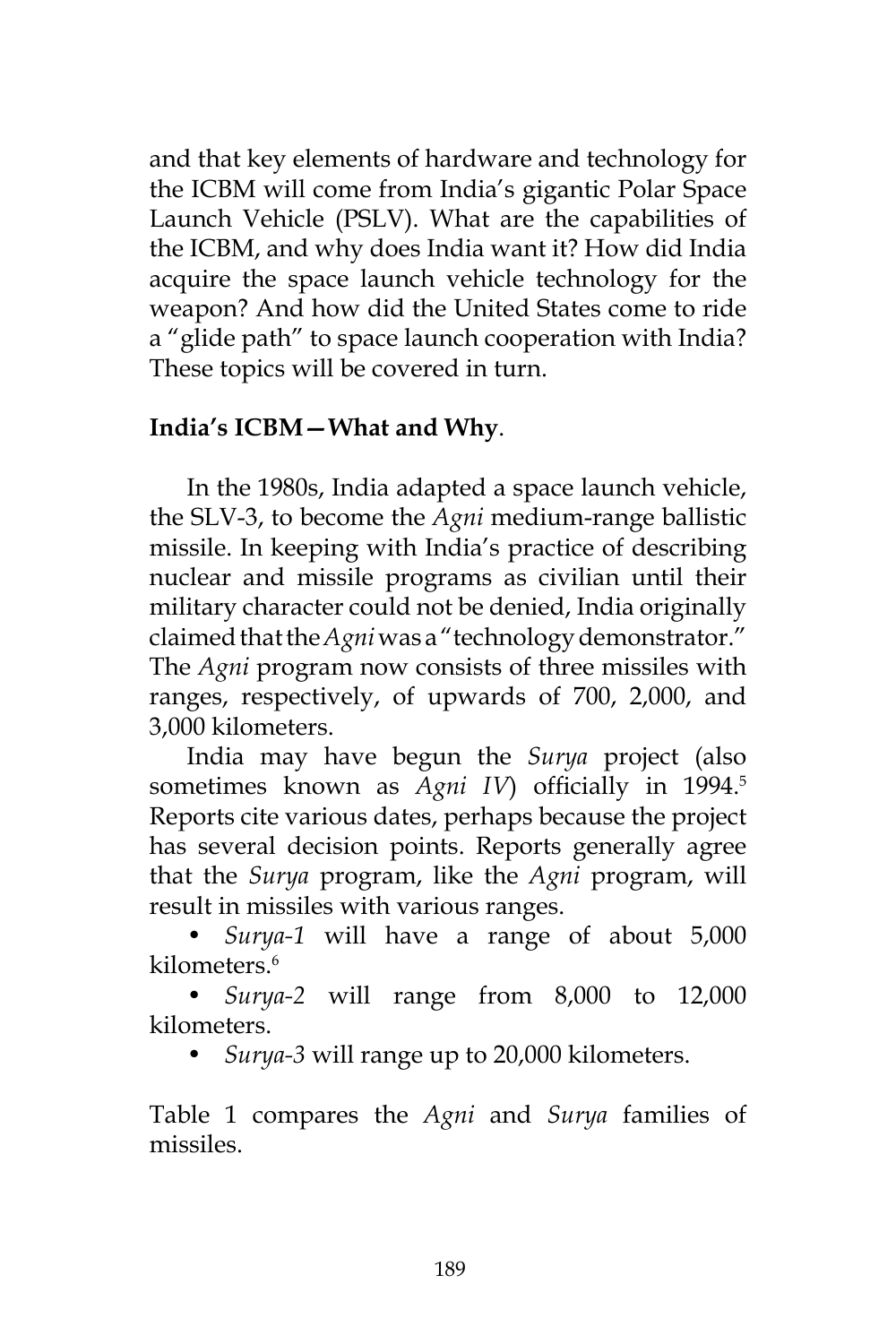| <b>Missile</b>                | <b>Size</b><br>lxd(m)               | Range (km)                                      | Mobile?           | <b>Probable Target</b>                  |
|-------------------------------|-------------------------------------|-------------------------------------------------|-------------------|-----------------------------------------|
| Agni-1<br>Agni-2<br>Agni-3    | 15x1<br>20x1<br>$20x1$ or<br>13x1.8 | 700-1,000+<br>$2,000-3,000+$<br>3.000-or 5.000+ | yes<br>yes<br>yes | Pakistan<br>China<br>China              |
| Surya-1<br>Surya-2<br>Surya-3 | $-35x2.8$<br>$-40x2.8$<br>$40+2.8$  | $-5.000$<br>8,000-12,000<br>20,000              | no<br>no<br>no    | China<br><b>United States</b><br>Global |

**Table 1. The** *Agni* **and** *Surya* **Missile Families**. 7

Reports agree that the *Surya* will have the option of a nuclear payload—and sometimes the claim is made that the payload will consist of multiple nuclear warheads.

Reports generally agree that the *Surya* will be a three-stage missile with the first two *Surya* stages derived from PSLV's solid-fuel rockets. India obtained the solid-fuel technology for the SLV-3 and the PSLV from the United States in the 1960s.8 The third *Surya* stage is to use liquid fuel and will be derived either from the *Viking* rocket technology supplied by France in the 1980s (called *Vikas* when India manufactured PSLV stages with the technology) or from a more powerful Russian-supplied cryogenic upper stage for the Geosynchronous Space Launch Vehicle (GSLV), which is an adaptation of the PSLV.

If—as is most frequently reported—the *Surya* uses PSLV rocket motors, it will be an enormous rocket with solid-fuel stages 2.8 meters (about nine feet) in diameter and a total weight of up to 275 metric tons. This will make it by far the largest ICBM in the world—with a launch weight about three times that of the largest U.S. or Russian ICBMs.

There appears to be no literature on Indian plans to harden or conceal the *Surya* launch site, which would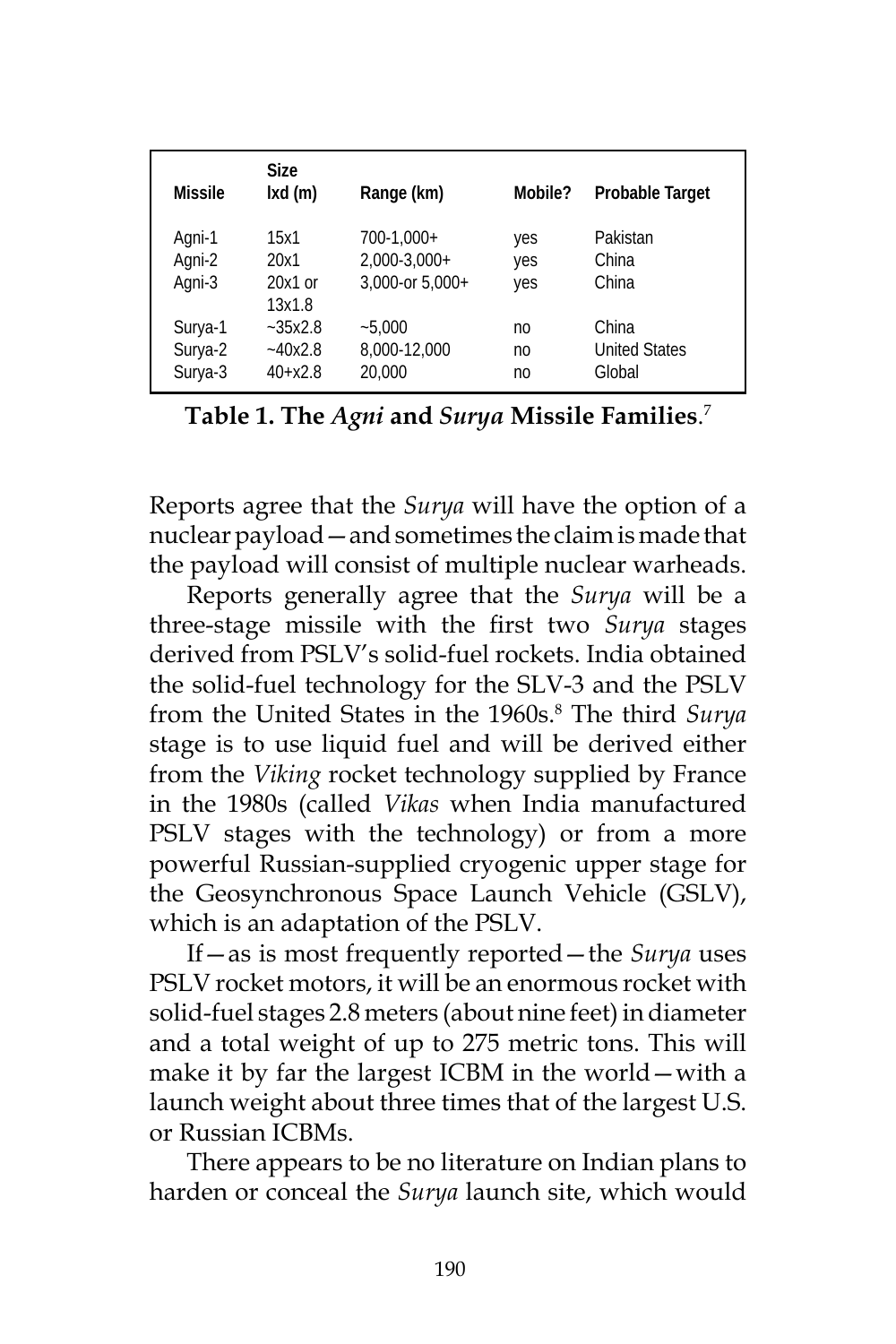be difficult to do because of the missile's size and weight. If a cryogenic third stage is used, the launch process will be lengthy. This means that the *Surya* is likely to be vulnerable to attack before launch, making it a "first-strike" weapon that could not survive in a conflict. Indeed, the *Surya*'s threatening nature and its prelaunch vulnerability would make it a classic candidate for preemptive attack in a crisis. In strategic theory this leads to "crisis instability," the increased incentive for a crisis to lead to strategic attacks because of each side's premium on striking first.

The one report of a mobile ICBM based on a combination of PSLV and *Agni* technology makes more sense militarily.<sup>9</sup> But, as described below, it entails other serious concerns. Why would India want such a weapon? The reported ranges of the *Surya* variants suggest the answer.

- A 5,000-kilometer *Surya*-1 might overlap the range of a reported 5,000-kilometer upgrade of the *Agni* missile.10 *Surya*-1 would have only one advantage over such an upgraded *Agni*. That advantage would be a far larger payload—to carry a large (perhaps thermonuclear) warhead or multiple nuclear warheads. India has no reason to need a missile of "ICBM" range for use against Pakistan. 5,000 kilometers is arguably an appropriate missile range for military operations against distant targets in China. As illustrations of the relevant distances, the range from New Delhi to Beijing is 3,900 kilometers; from New Delhi to Shanghai, 4,400 kilometers; and from Mumbai to Shanghai, 5,100 kilometers.
- An 8,000-to-12,000-kilometer *Surya*-2 would be excessive for use against China. However, the distance from New Delhi to London is 6,800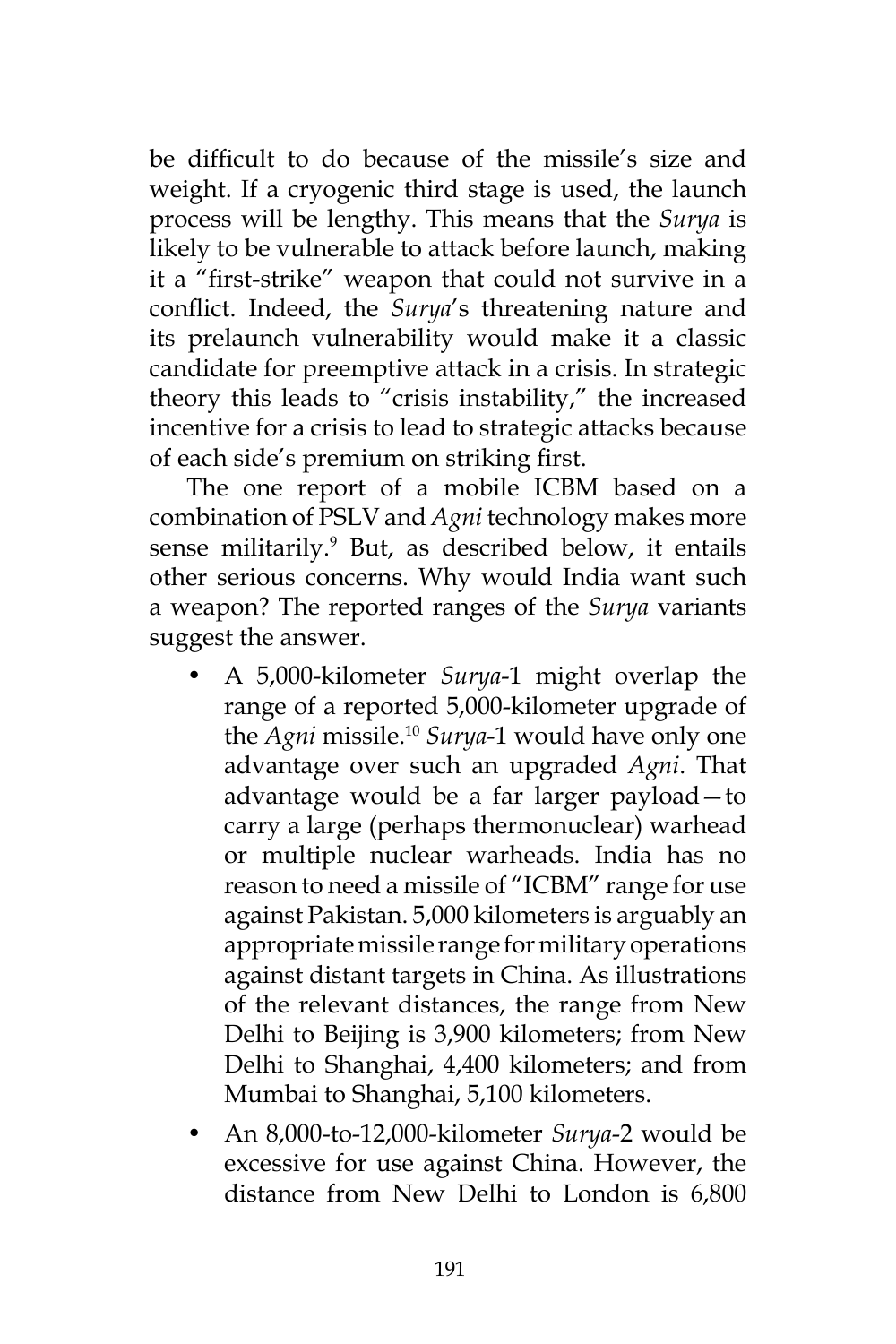kilometers; to Madrid, 7,400 kilometers; to Seattle, 11,500 kilometers; and to Washington, DC, 12,000 kilometers. In 1997 an article based on information from officials in India's Defence Research and Development Organisation (DRDO) or higher levels of India's defence establishment stated flatly, "*Surya*'s targets will be Europe and the United States."11

• A 20,000-kilometer range, *Surya*-3 could strike any point on the surface of the Earth.

Indian commentators generally cite two reasons for acquiring an ICBM: To establish India as a global power, and to enable India to deal with "high-tech aggression" of the type demonstrated in the wars with Iraq.12 Because there is no obvious reason for India to want a military capability against Europe, there is only one target that stands out as the bullseye for an Indian ICBM—the United States. The reported 12,000 kilometer *Surya*-2 range is tailor-made to target the United States.

## **How India Got Here**.

The established path to a space launch capability for the United States, the Soviet Union, the United Kingdom, France, and China was to adapt a ballistic missile as a space launch vehicle. India turned the process around, adapting a space launch vehicle as a ballistic missile. If Brazil, Japan, or South Korea were to develop long-range ballistic missiles, they would probably follow India's example.

President John Kennedy was once asked the difference between the *Atlas* space launch vehicle that put John Glenn into orbit and an *Atlas* missile aimed at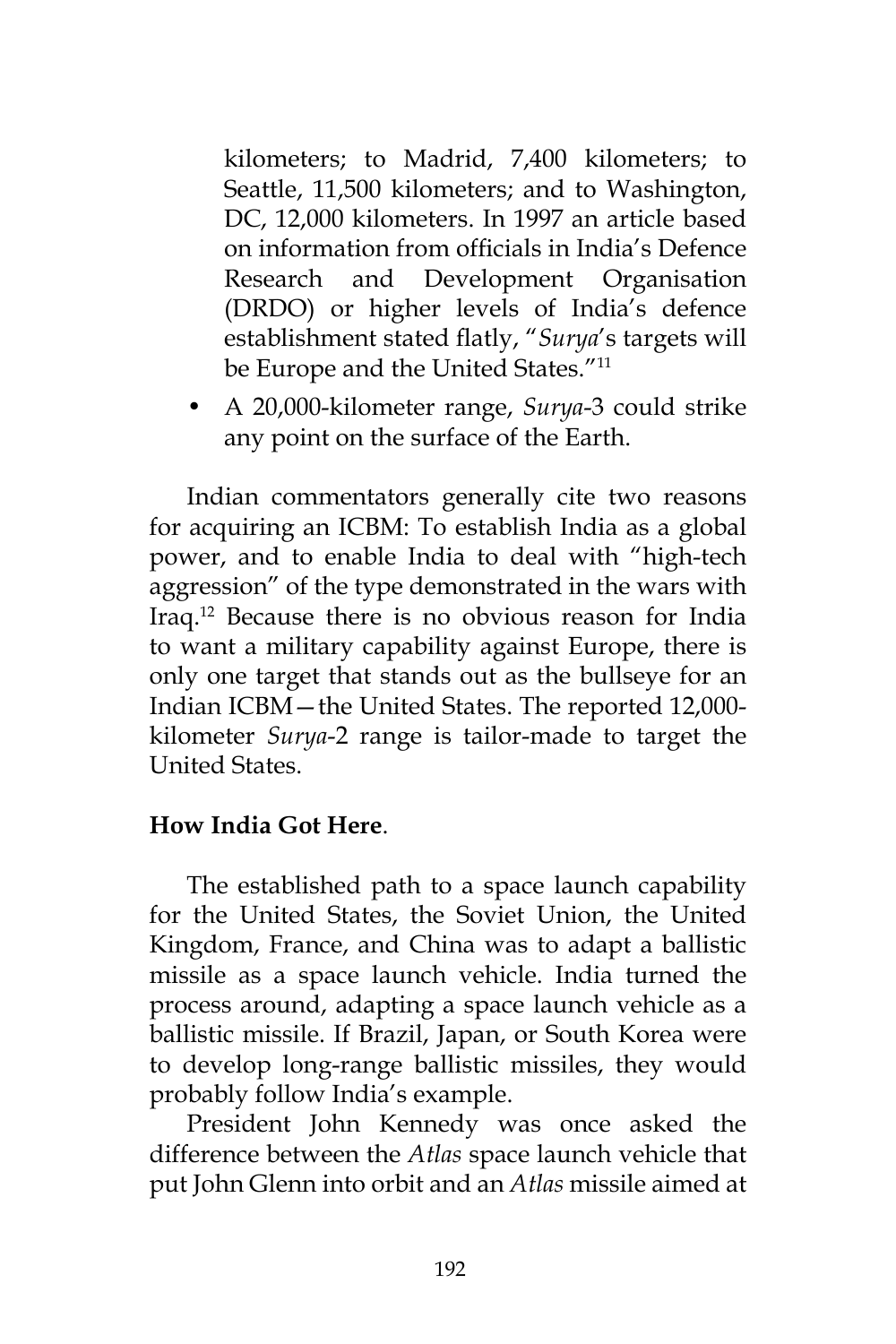the Soviet Union. He answered with a one-word pun, "Attitude." Paul Wolfowitz is said to have compared space launch vehicles to "peaceful nuclear explosives" (PNEs); both have civilian uses but embody hardware and technology that are interchangeable with military applications. India has demonstrated this interchangeability with both space launch vehicles and PNEs.

The path to India's ICBM capability took more than 4 decades. The common threads in the history of Indian rocketry are that space launch vehicle technology is the basis for the Indian ICBM, and that India obtained the technology with foreign help.

- Early 1960s: NASA trains Indian scientists at Wallops Island, Virginia, in sounding rockets and provides N*ike-Apache* sounding rockets to India.13 France, the United Kingdom, and the Soviet Union also supply sounding rockets.<sup>14</sup>
- 1963-64: A.P.J. Abdul Kalam, an Indian engineer, works at Wallops Island where the Scout space launch vehicle (an adaptation of *Minuteman* ICBM solid-fuel rocket technology) is flown.<sup>15</sup>
- 1965: Upon Kalam's return to India the Indian Atomic Energy Commission requests U.S. assistance with the *Scout*, and NASA provides unclassified reports.<sup>16</sup>
- 1969-70: U.S. firms supply equipment for the Solid Propellant Space Booster Plant at Sriharokota.17
- 1973: India tests a "peaceful nuclear explosion."
- 1970s: A. P. J. Abdul Kalam becomes head of the Indian Space Research Organisation (ISRO), in charge of developing space launch vehicles.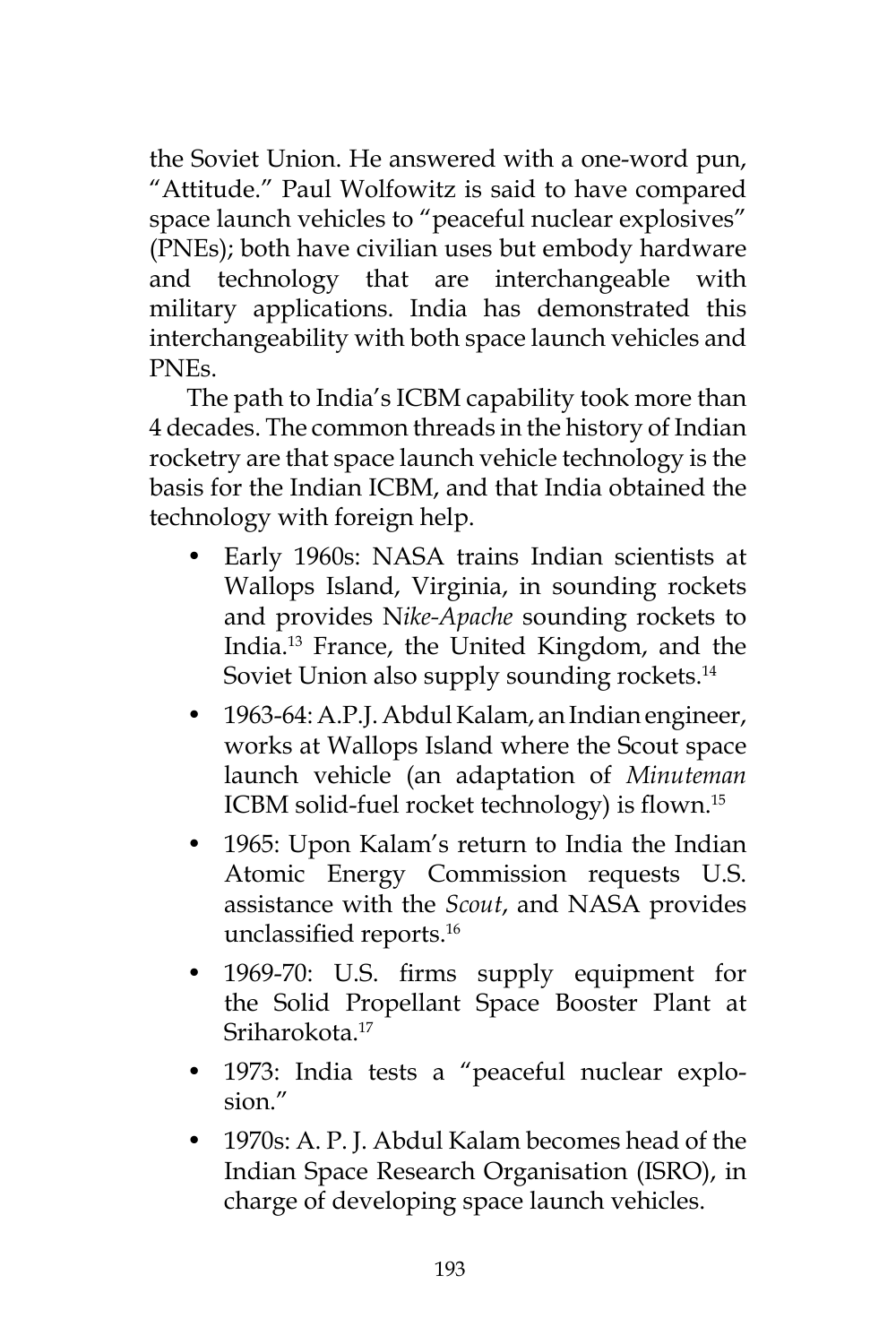- 1980: India launches its first satellite with the SLV-3 rocket, a close copy of the NASA *Scout*. 18
- February 1982: Kalam becomes head of DRDO, in charge of adapting space launch vehicle technology to ballistic missiles.
- 1989: India launches its first *Agni* "technology demonstrator" surface-to-surface missile. The *Agni*'s first stage is essentially the first stage of the SLV-3. Later, the *Agni* becomes a family of three short-to-intermediate-range ballistic missiles.19
- 1990: Russia agrees to supply India with cryogenic upper stage rockets and technology. The United States imposes sanctions on Russia until, in 1993, Russia agrees to limit the transfer to hardware and not technology. However, India claims it has acquired the technology to produce the rockets on its own.
- 1994: India launches the PSLV. Stages 1 and 3 are 2.8 meter-diameter solid-fuel rockets. Stages 2 and 4 are liquid-fuel *Vikas* engines derived from French technology transfers in the 1980s.
- 1994: This is the earliest date for which the *Surya* ICBM program, using PSLV technology, is reported to have been officially authorized. However, India's space and missile engineers if not the "official" Indian government—had opened the option much earlier.
- 1998: India tests nuclear weapons after decades of protesting that its nuclear program was exclusively peaceful.
- 1999: India launches the *Agni II*, an extended range missile that tests reentry vehicle "technology [that] can be integrated with the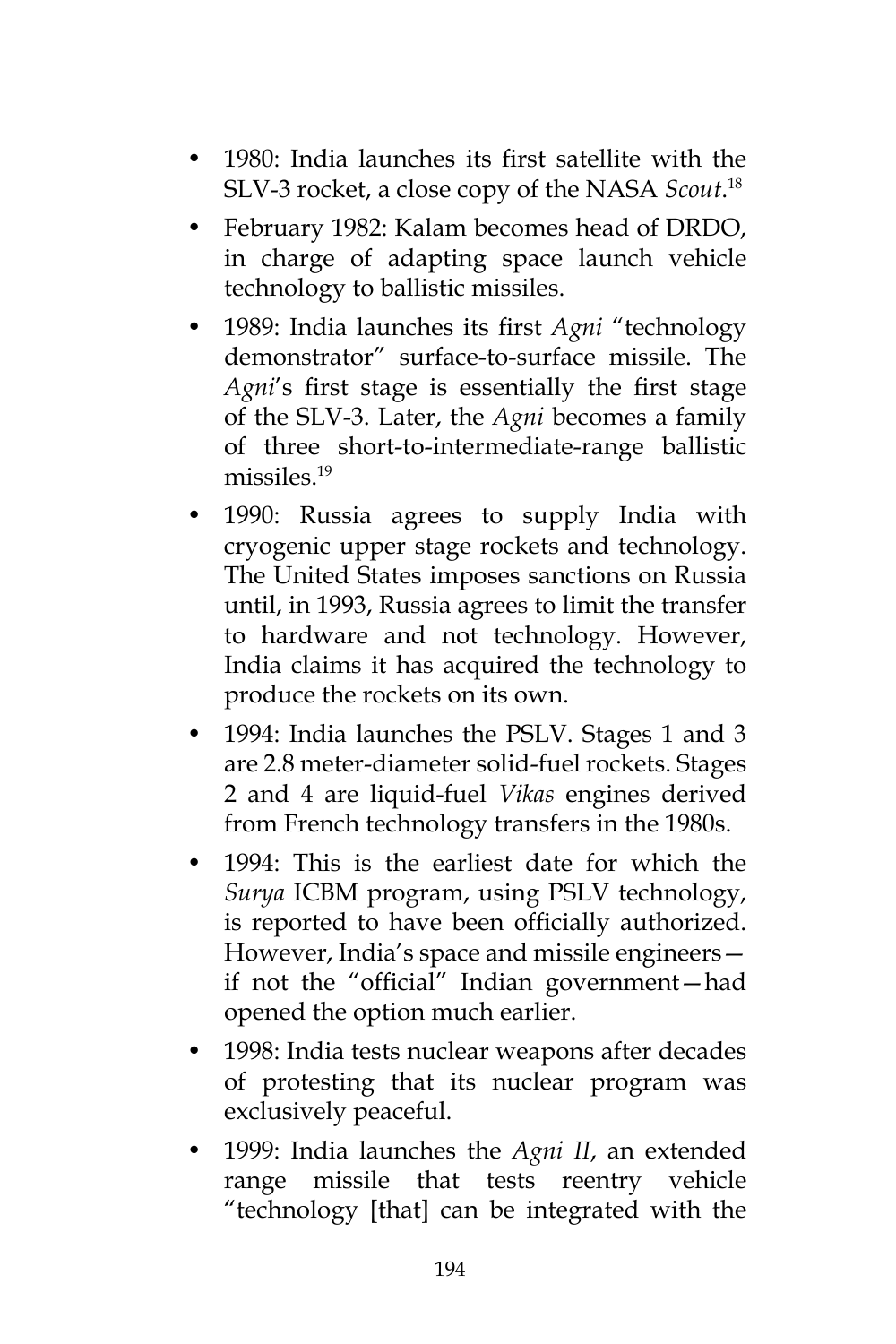PSLV programme to creat an ICBM," according to a defense ministry official.<sup>20</sup>

- 1999: Defense News cites Indian Defence Research and Development Organisation (DRDO) officials as stating that the *Surya* is under development.<sup>21</sup>
- November 6, 1999: Indian Minister of State for Defence (and former head of DRDO) Bachi Singh Rawat says India is developing an ICBM known as *Surya* that would "have a range of up to 5,000 km."<sup>22</sup>
- November 23, 1999: Rawat is reported to have been stripped of his portfolio after his ICBM disclosure.<sup>23</sup>
- 2001: Khrunichev State Space Science and Production Center announces that it will supply five more cryogenic upper stages to India within the next 3 years. $24$
- 2001: The cryogenic engine is reported to be "the *Surya*'s test-bed."25
- 2001: A U.S. National Intelligence Estimate states, "India could convert its polar space launch vehicle into an ICBM within a year or two of a decision to do so."26
- 2004: A Russian Academy of Sciences Deputy Director states that India is planning to increase the range of the *Agni* missile to 5,000 kilometers and to design the *Surya* ICBM with a range of 8,000 to 12,000 kilometers.27
- 2005: According to Indian Ministry of Defence sources, there are plans to use the noncryogenic *Vikas* stage for the *Surya* and to have the missile deliver a 2-1/2 to 3-1/2 metric ton payload with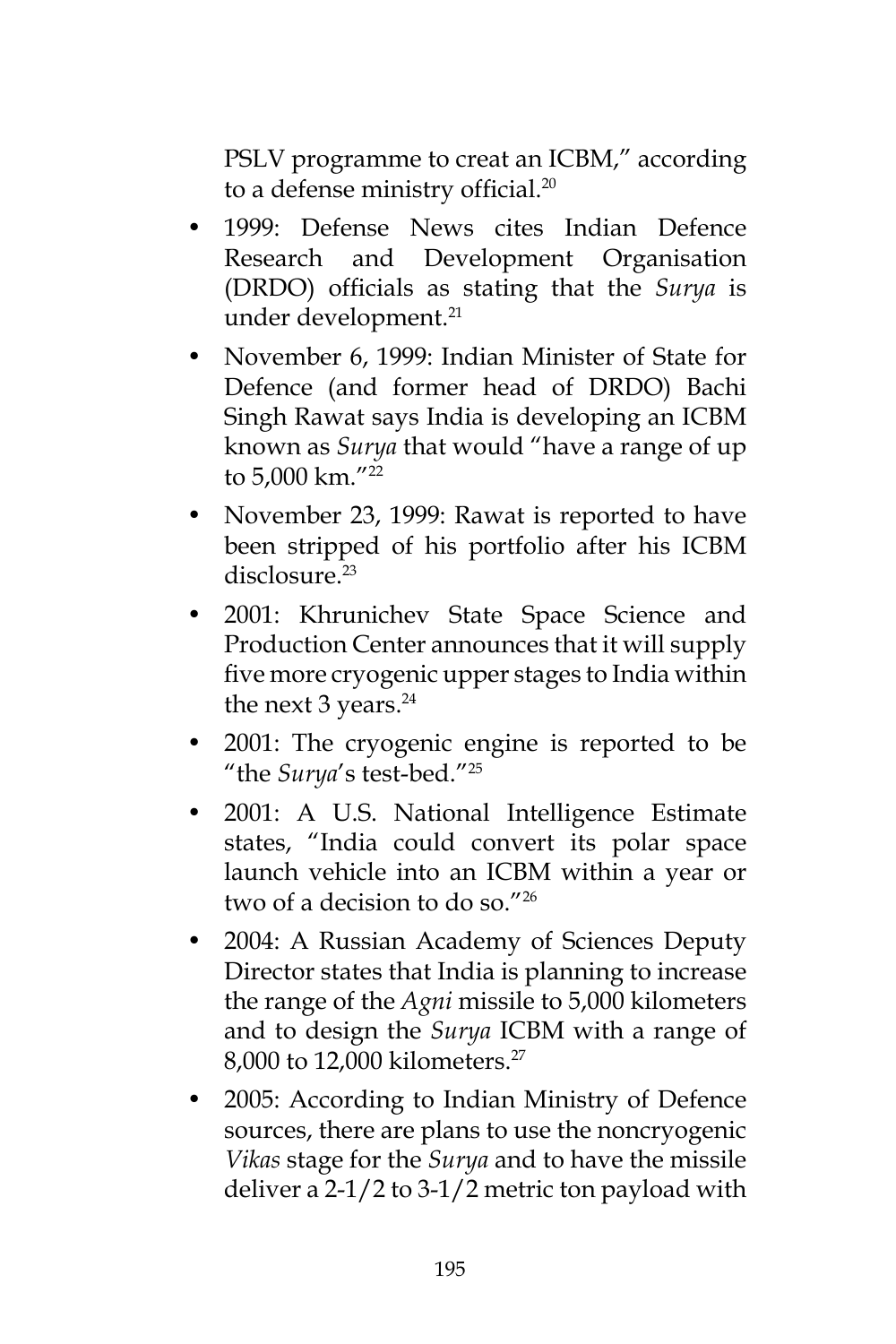two or three warheads with explosive yields of 15 to 20 kilotons. $28$ 

#### **How the United States Got Here**.

The United States has a policy against missile proliferation, but the policy has not been in place as long as the Indian missile program. Nor has the policy been applied consistently. The common thread in these developments is that the U.S. clarity about the relationship between space launch vehicles and missile proliferation appears close to being obscured in the case of India. India's agreement to adhere to the Missile Technology Control Regime's (MTCR) export control guidelines is a welcome development but does not entitle India to missile (or space launch vehicle) technology. Without India's adherence, if India were to export missile technology restricted by the MTCR, it would be a candidate for the imposition of sanctions under U.S. law. In fact, India's exports already have triggered U.S. sanctions. For the timeline of U.S. missile nonproliferation policy and India, see below:

- 1970s: The United States begins to consider a broad policy against missile proliferation.29
- 1980s: The United States and its six economic summit partners secretly negotiate the MTCR. After 1 1/2 years of difficult negotiations on the question of space launch vehicles, all partners agree that they must be treated as restrictively as ballistic missiles because their hardware, technology, and production facilities are interchangeable. The MTCR is informally implemented in 1985 and is publicly announced in 1987.30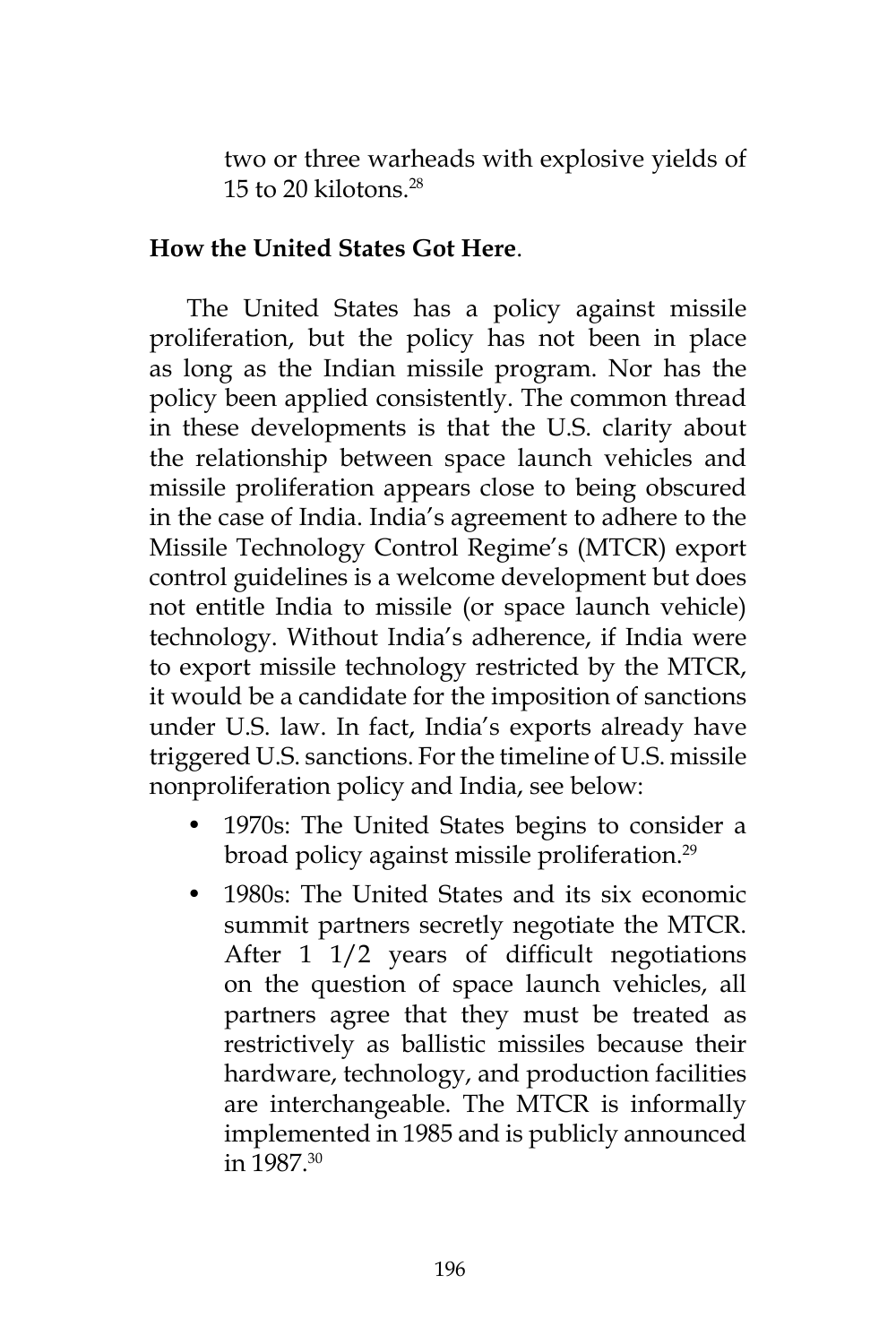- 1990: Two weeks after the United States enacts a sanctions law against missile proliferation, the Soviet Union announces its cryogenic rocket deal with India. The two parties are the first to have sanctions imposed on them under the new  $law.<sup>31</sup>$
- 1993: The United States and Russia agree that Russia may transfer a limited number of cryogenic rocket engines to India, but not their production technology.32
- 1998: India tests nuclear weapons. The United States imposes broad sanctions on nuclear and missile/space-related transfers.
- 1999: Kalam says he wants to "neutralise" the "stranglehold" some nations have over the MTCR, which had tried—but failed—to "throttle" India's missile program. "I would like to devalue missiles by selling the technology to many nations and break their stranglehold."<sup>33</sup>
- September 22, 2001: The United States lifts many of the technology sanctions imposed in 1998. Subsequently, India's Prime Minister visits the United States amid agreements to broaden the technology dialogue.34
- 2002: Kalam becomes President of India.
- 2002: The United States tells India it will not object to India launching foreign satellites, as long as they do not contain U.S.-origin components.<sup>35</sup>
- April 2003: The last mention of India is made in the Director of Central Intelligence's unclassified semi-annual report to Congress on the acquisition of weapons of mass destruction (WMD). Future reports delete descriptions of India's activities.36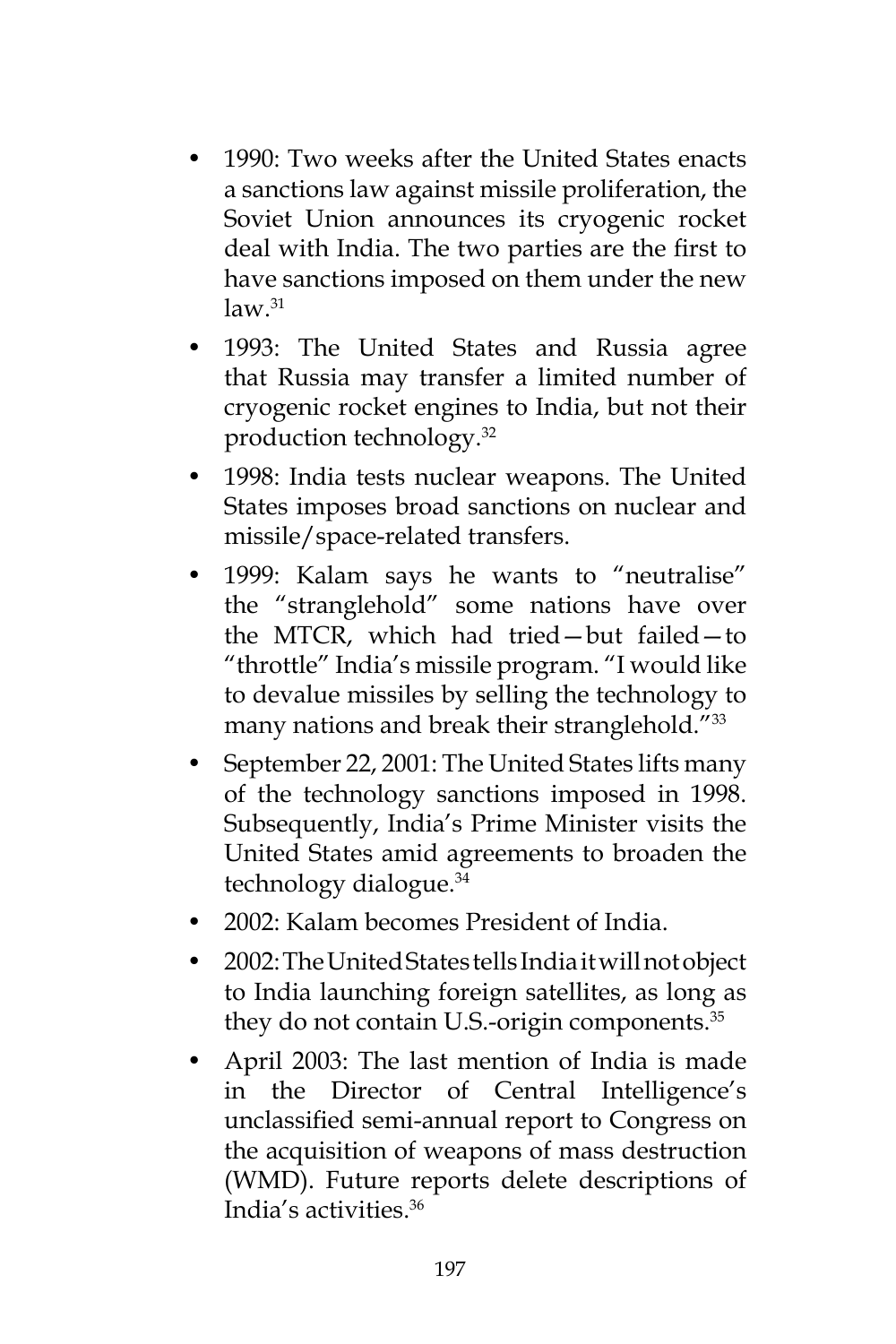- October 2003: Secretary of State Powell speaks to the *Washington Post* about the "Trinity" and the "glide path."37
- January 2004: President Bush agrees to expand cooperation with India in "civilian space programs" but not explicitly to cooperate with space launches. This measure is part of a bilateral initiative dubbed "Next Steps in Strategic Partnership."38
- July 2005: President Bush agrees to cooperate with India on "satellite navigation and launch." The Prime Minister of India agrees to "adherence to Missile Technology Control Regime . . . guidelines."39

# **India's Exports**.

India has a close historical relationship with Iran.40 The United States and Israel have urged India to cool this relationship—specifically in areas of military and energy cooperation and with respect to IAEA deliberations on Iran's nuclear program.<sup>41</sup>

But the relationship is strong. In January 2003 Iranian President Khatami joined Indian President Kalam to watch *Agni* missiles roll by in the Indian Republic Day parade; and the two presidents signed a strategic accord providing India with access to Iranian bases in an emergency in return for Indian transfers of defense products, training, maintenance, and military modernization support.<sup>42</sup> This relationship is strongly supported by India's left-wing, and India cannot seem to extricate itself.<sup>43</sup> Even if the current ruling party could disentangle itself from Iran, the underlying political support for Iranian ties might lead a future Indian government to resume the relationship.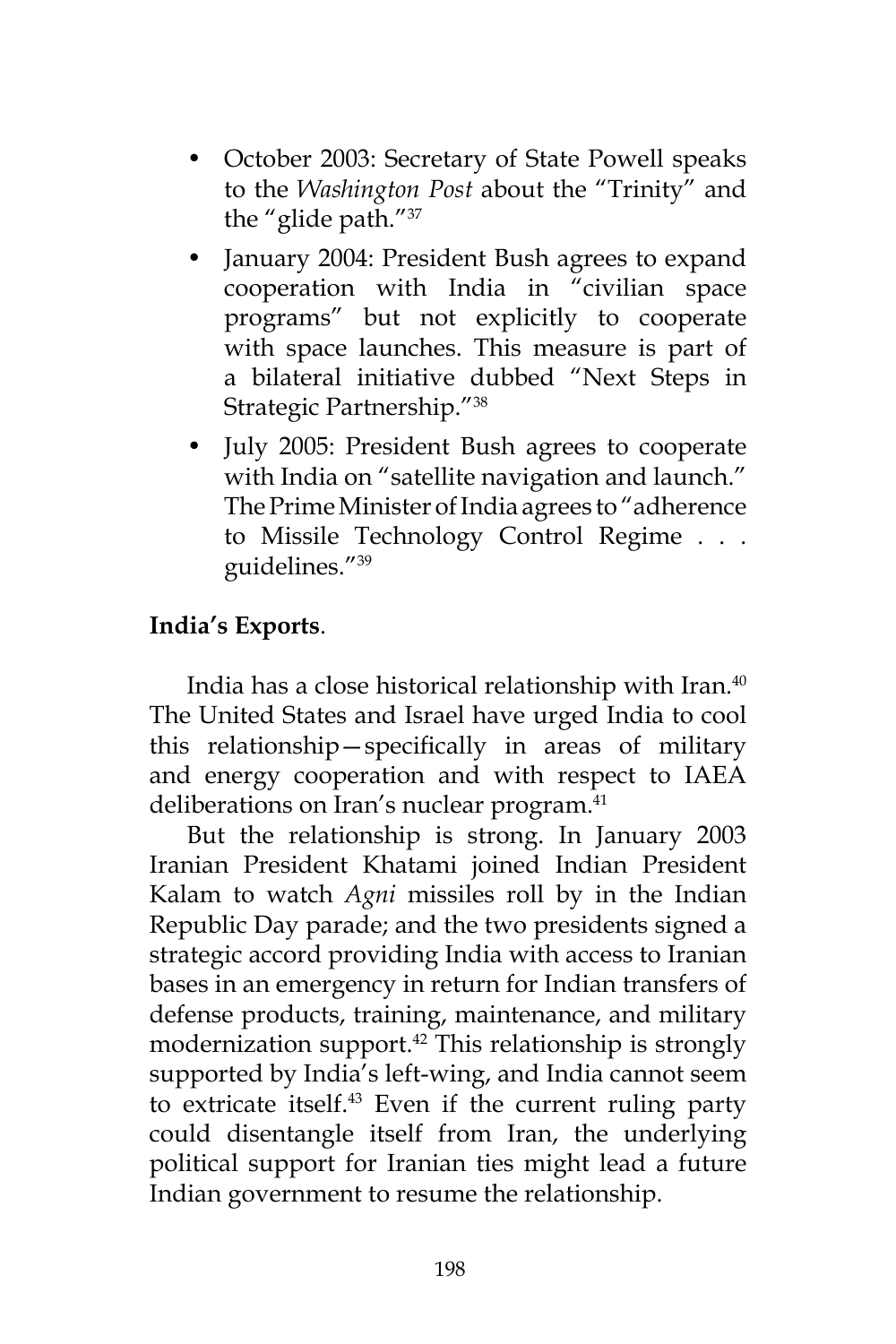Indian entities have supplied sensitive military technology and WMD-related items to Iran, triggering U.S. sanctions. The United States has imposed sanctions on Bharat Electronics Ltd, Dr. C. Surendar, Dr. Y. S. R. Prasad, NEC Engineers, the Nuclear Power Corporation of India, Projects and Development India Ltd, Rallis India, and Transpek Industry Ltd.44 Moreover, Indian entities have engaged in WMD-related transfers to Libya and Iraq.<sup>45</sup>

India's potential customers do not stop there. India's DRDO has aspirations to export missiles—below the MTCR threshold at present—to "many African, Gulf and Southeast Asian countries," subject to government approval.46

# **Analysis**.

The story of India's ICBM illustrates shortsightedness on the parts of both India and the United States. If India completes the development of an ICBM, the following consequences can be expected:

- An incentive to preempt against India in times of crisis (especially if the ICBM is of PSLV dimensions and, consequently, is easily targeted),
- A diversion of India's military funds away from applications that would complement more readily "strategic partnership" with the United States,
- Increased tensions and dangers with China,
- Confusion and anger on the part of India's friends in Europe and the United States,
- A backlash against India that will hinder further cooperation in a number of areas, and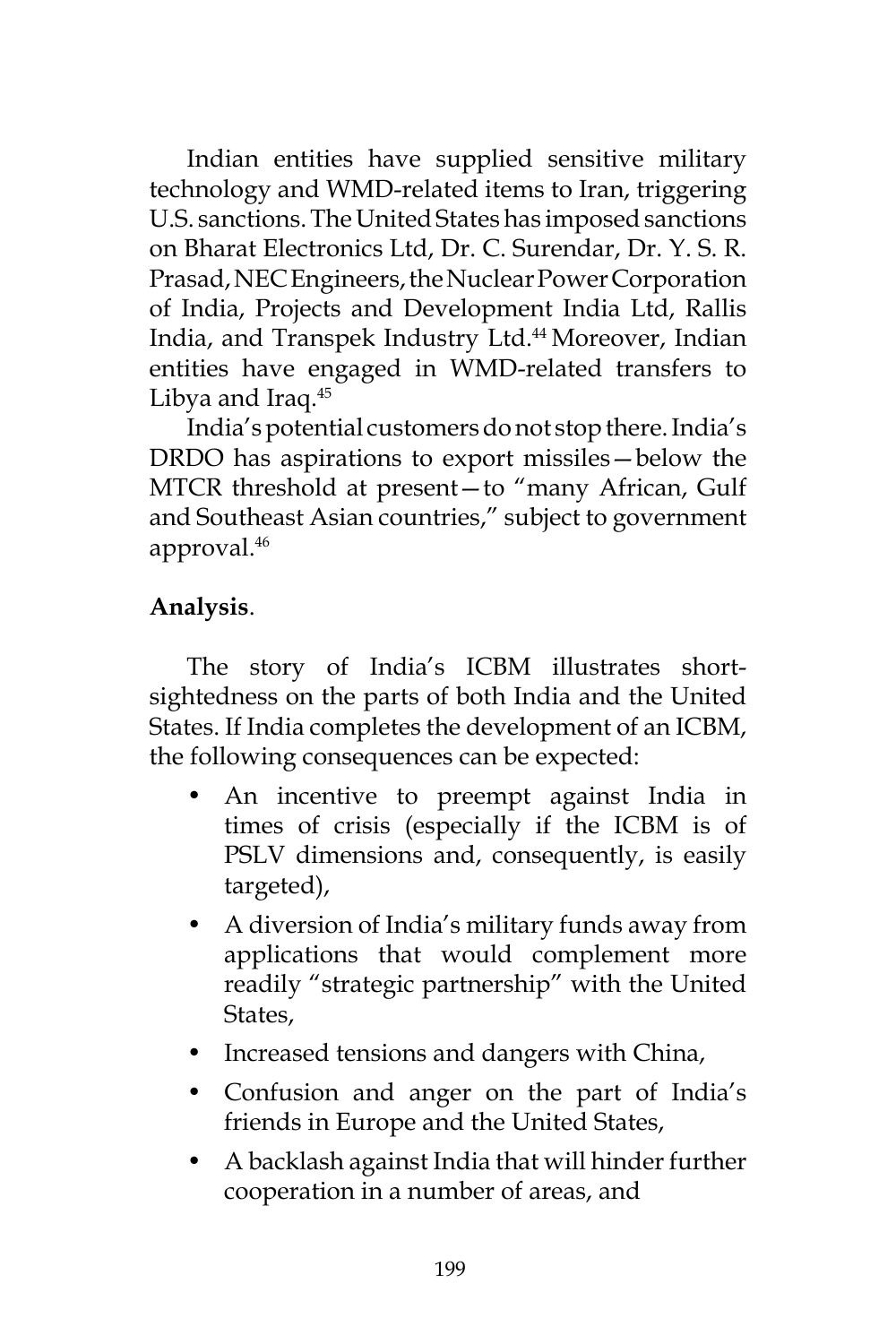• A goad to other potential missile proliferators and their potential suppliers to become more unrestrained.

The governments of India and the United States have nothing to be proud of in this business. In seeking to become a global power by acquiring a firststrike WMD, the Indian government is succumbing to its most immature and irresponsible instincts. The U.S. Government, by offering India the "Trinity" of cooperation, is flirting with counterproductive activities that could lead to more proliferation.

There are, of course, arguments in favor of such cooperation:

- Strategic cooperation with India is of greater value than theological concerns about proliferation.
- India already has developed nuclear weapons and long-range missiles, so resistance to such proliferation is futile.
- India has not necessarily made the final decision to develop an ICBM.
- And, India is our friend, so we need not worry about its strategic programs.

It is true that there is considerable value to strategic cooperation with India. But nuclear and space launch cooperation are not the only kinds of assistance that India can use. It has a greater use for conventional military assistance, development aid, and access to economic markets. Moreover, nonproliferation has a strategic value at least as great as that of an Indian partnership. A little proliferation goes a long way. It encourages other nations (such as Pakistan, Brazil,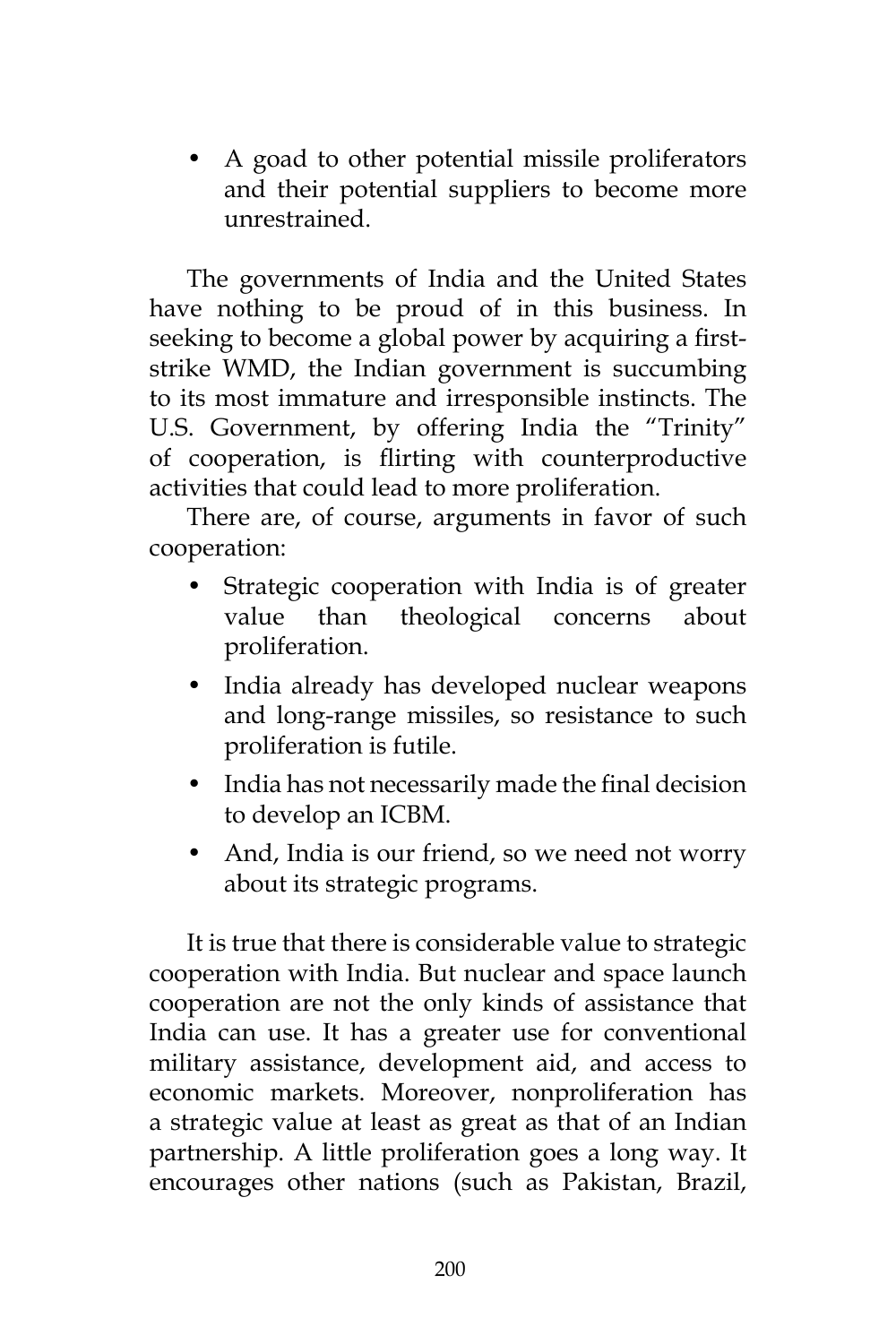Japan, South Korea, and Taiwan) to consider similar programs. And the example of U.S. cooperation encourages other suppliers to relax their restraint.

It is true that India already has developed nuclear weapons and long-range missiles. But India has a long way to go to improve their performance, and it has a history of using nuclear and space launch assistance to do just that. Some areas in which India can still improve its missiles are:

- Accuracy. For a ballistic missile, accuracy deteriorates with range. India's ICBM could make use of better guidance technology, and it might obtain such technology with "high-tech" cooperation with the United States.
- Weight. Unnecessary weight in a missile reduces payload and range. Or it forces the development of gigantic missiles such as India's PSLV-derived ICBM. India is striving to obtain better materials and master their use to reduce unnecessary missile weight.<sup>47</sup>
- Reliability. India's space launch vehicles and medium-range missiles have suffered their share of flight failures. Engineering assistance in space launches could improve India's missile reliability—as was demonstrated with unapproved technology transfers incident to launches of U.S. satellites by China.<sup>48</sup>
- Multiple warheads. India's reported interest in missile payloads with multiple nuclear warheads means that certain elements of satellite technology may get diverted to military use. Deliberate or inadvertant transfers of technology associated with dispensing and orienting satellites could, as in the Chinese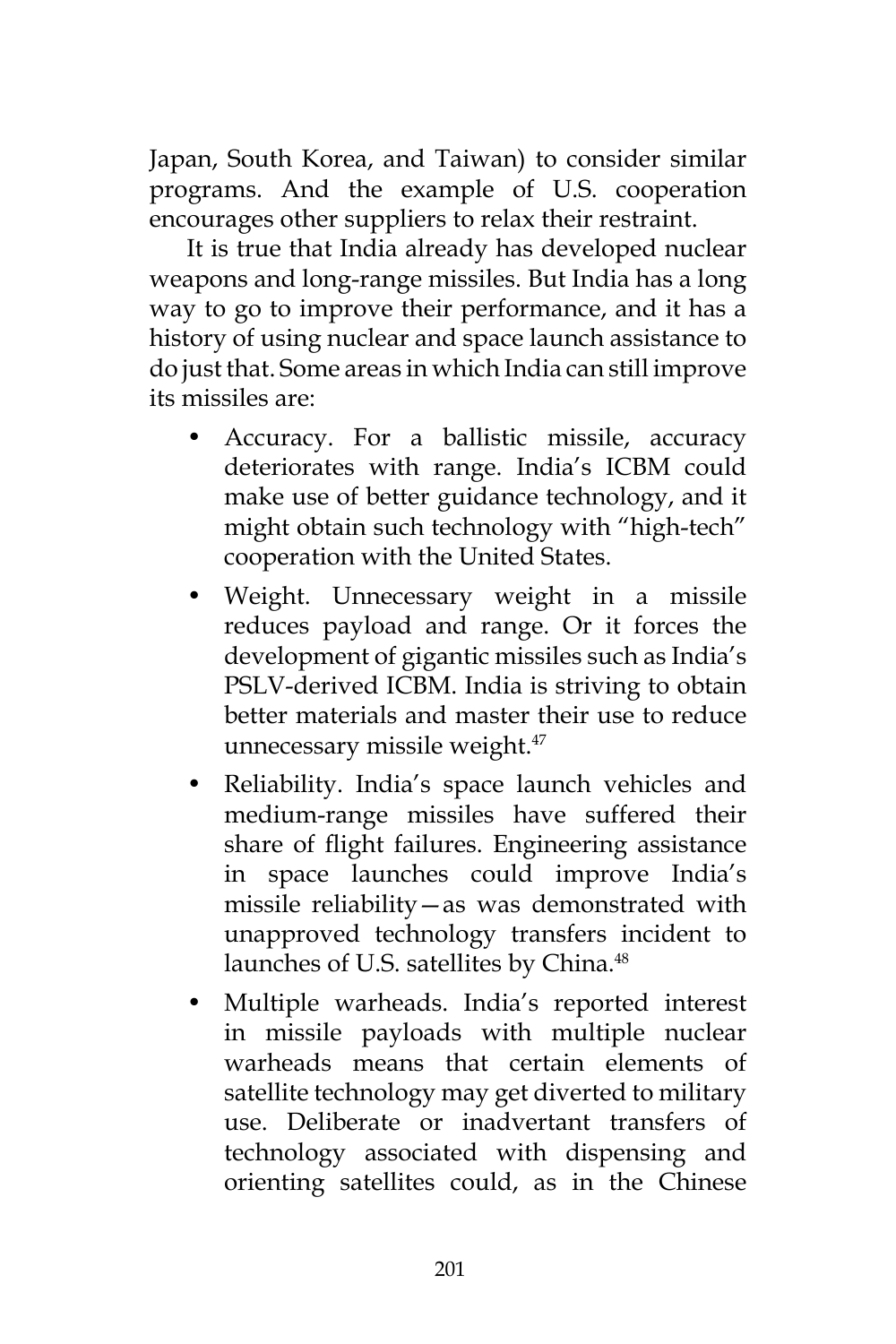case, make it easier to develop multiple reentry vehicles.

• Countermeasures against missile defenses. Assistance to India in certain types of satellite technology, such as the automated deployment of structures in space, could aid the development of penetration aids for India's long-range missiles. Given that the United States is the obvious target for an Indian ICBM, such countermeasures could stress U.S. missile defenses.

Supplier restraint can slow down India's missile progress and make such missiles more expensive and unreliable—perhaps delaying programs until a new regime takes a fresh look at them and considers deemphasizing them. Apart from the technical assistance that the United States is considering supplying, the relaxation of U.S. objections to foreign use of Indian launch services will augment the ISRO budget for rocket development.<sup>49</sup> Even if India were not aided materially by U.S. space launch cooperation, the example is certain to kindle hopes in such nations as Brazil that they can get away with the same tactics. And France and Russia, India's traditional and lessrestrained rocket technology suppliers, are certain to want a piece of the action.

It is true that India has not necessarily made the final commitment to develop an ICBM. But many, many steps have been taken to this end. And, even if India has no current intention to develop the *Surya*, intentions (and ruling parties) can change. Unwise U.S. space cooperation would facilitate India's final steps toward an ICBM.

It is true that India is our friend and "strategic partner", at least at the present time. History raises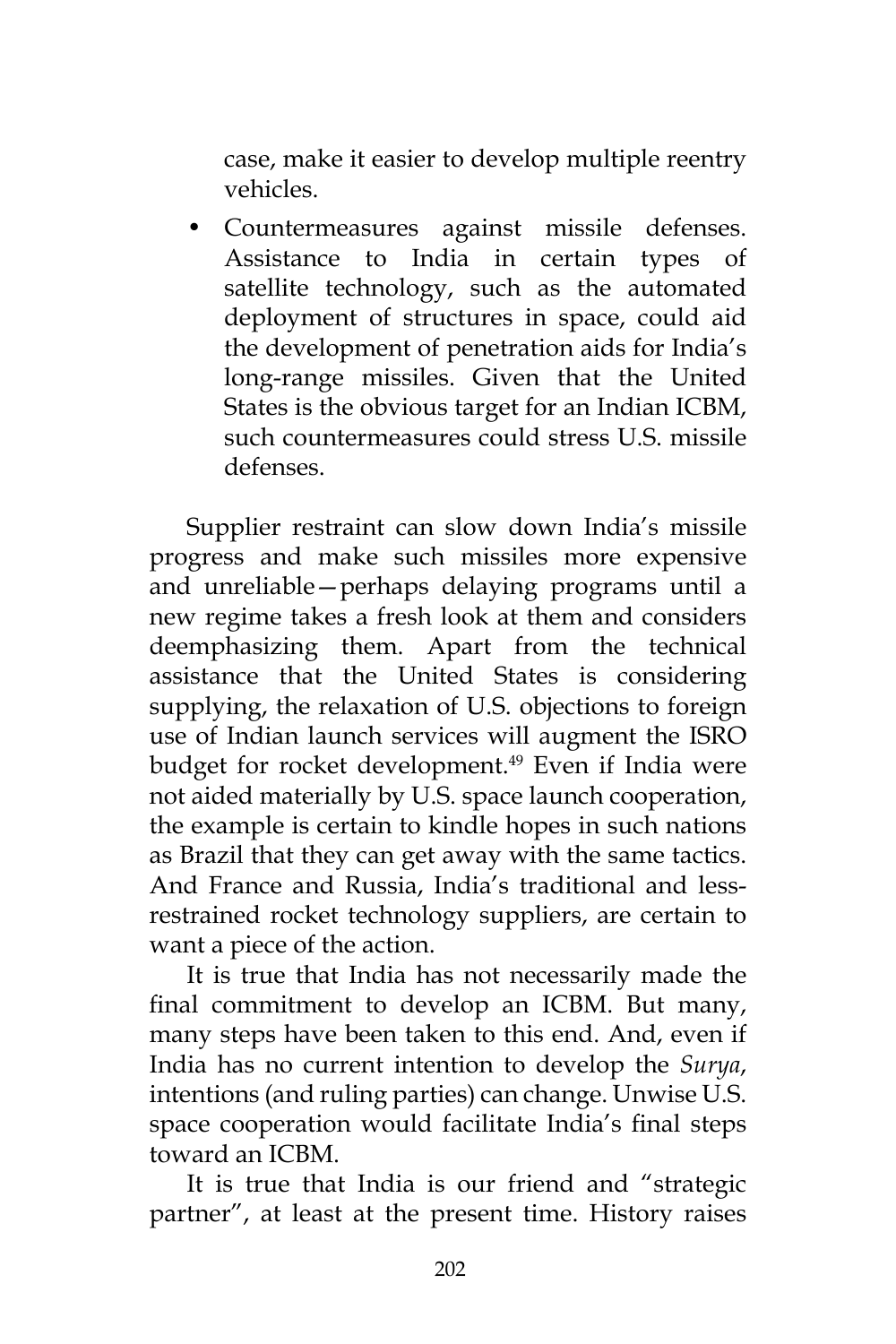questions whether such friendship would continue through an adverse change in India's ruling party or through a conflict with Pakistan. And India's interest in an ICBM, which only makes sense as a weapon against the United States, raises questions whether the friendship is mutual. Moreover, nonproliferation policy often is directed against programs in friendly nations. Argentina, Brazil, Israel, Pakistan, South Africa, South Korea, Taiwan, and Ukraine are all friendly nations for which the United States has attempted to hinder WMD and missile programs without undermining broader relations. An exception for India is certain to be followed by more strident demands for exceptions elsewhere. Is the space-launch component of "friendship" worth a world filled with nations with nuclear-armed missiles?

India's missile program has evolved over more than 4 decades. The history of proliferation demonstrates the difficulty of holding to a strong nonproliferation policy over years, let alone decades.<sup>50</sup> There will always be temptations to trade nonproliferation for some bilateral or strategic advantage of the moment. In the current situation, India may have out-negotiated the United States. After India's 1998 nuclear weapon tests, the United States imposed sanctions and then gradually lifted them. In nuclear and rocket matters, this was not enough for India. And once the United States began easing up on India, the United States kept easing up.

The United States professes to be holding to its "red lines"—in Secretary of State Powell's words—in whatever kind of cooperation it is considering. But the world needs to know where these lines are when it comes to "space launch" cooperation. It is one thing for the United States to provide launch services for Indian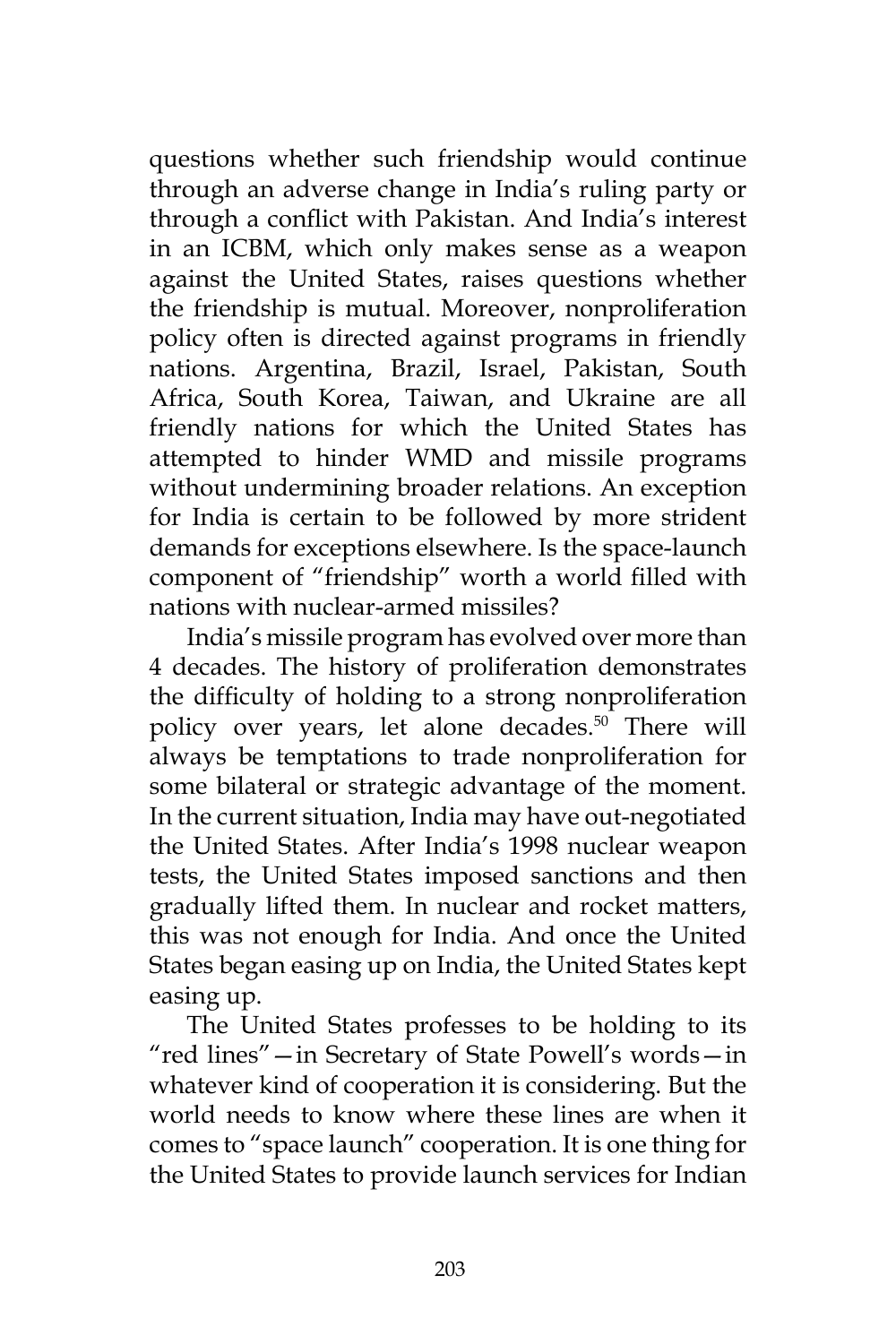satellites. It is another thing for the United States to use or help improve India's ICBM-capable rockets. Are the "red lines" firm or flexible? Is the "glide path" a slippery slope? These questions bring us to a number of recommendations.

## **Recommendations**.

Under the July 18, 2005 joint statement, the United States and India committed themselves to "build closer ties in space exploration, satellite navigation and launch, and in the commercial space arena." This does not require, nor should it encourage, U.S. cooperation on India's ICBM program directly or indirectly. In fact, the United States already has taken a step in the right direction by offering to launch Indian astronauts in upcoming space shuttle missions and to involve them to the fullest extent in the International Space Station.

The United States should do more to encourage India to launch its satellites and science packages on U.S. and foreign launchers by making these launches more affordable. The United States also should be forthcoming in offering India access, as appropriate, to the benefits of U.S. satellite programs—including communications, earth resource observation, and exploration of the cosmos.

India, in fact, has some of the world's best astrophysicists and cosmologists. It is in our interest, as well as the world's, that we welcome these Indian experts into the search for basic answers about the universe. We should make the data from the Hubble telescope and similar systems available to Indian scientists and encourage them to become full partners in its analysis.

On the other hand, there are some critical cautions to be observed.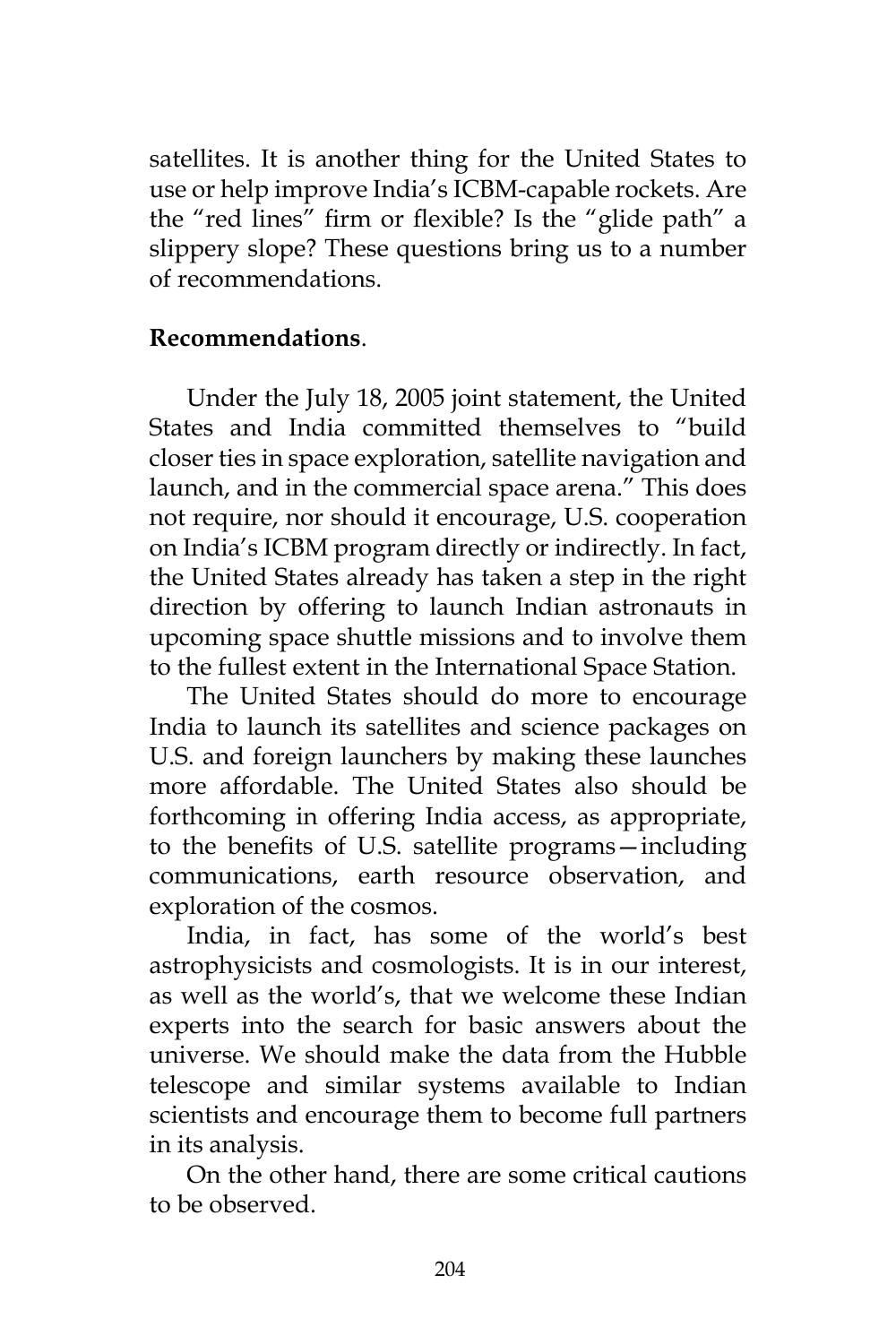1. Do not be naive about the nature of India's program. After more than 2 decades of reports about India's interest in an ICBM—including reports from Russia, statements on India's ICBM capability by the U.S. intelligence community, and the firing of an Indian official after he publicly described the *Surya* program there should be no illusions. The reports consistently state that India's ICBM will be derived from its space launch vehicle technology.

- The United States should not believe that it is possible to separate India's "civilian" space launch program—the incubator of its longrange missiles—from India's military program.
- There should be no illusions about the target of the ICBM. It is the United States—to protect India from the theoretical possibility of "hightech aggression."
- The U.S. intelligence community's semi-annual unclassified reporting to Congress on India's nuclear and missile programs was discontinued after April 2003. This reporting should be resumed.

2. Do not assist India's space *launch* programs. The United States should not cooperate either with India's space launches or with satellites that India will launch. India hopes that satellite launches will earn revenues that will accelerate its space program—including rocket development. U.S. payloads for Indian launches such as the envisioned cooperative lunar project—risk technology transfer (see recommendation #3) and invite other nations to be less restrained in their use of Indian launches.

The United States should resume discouraging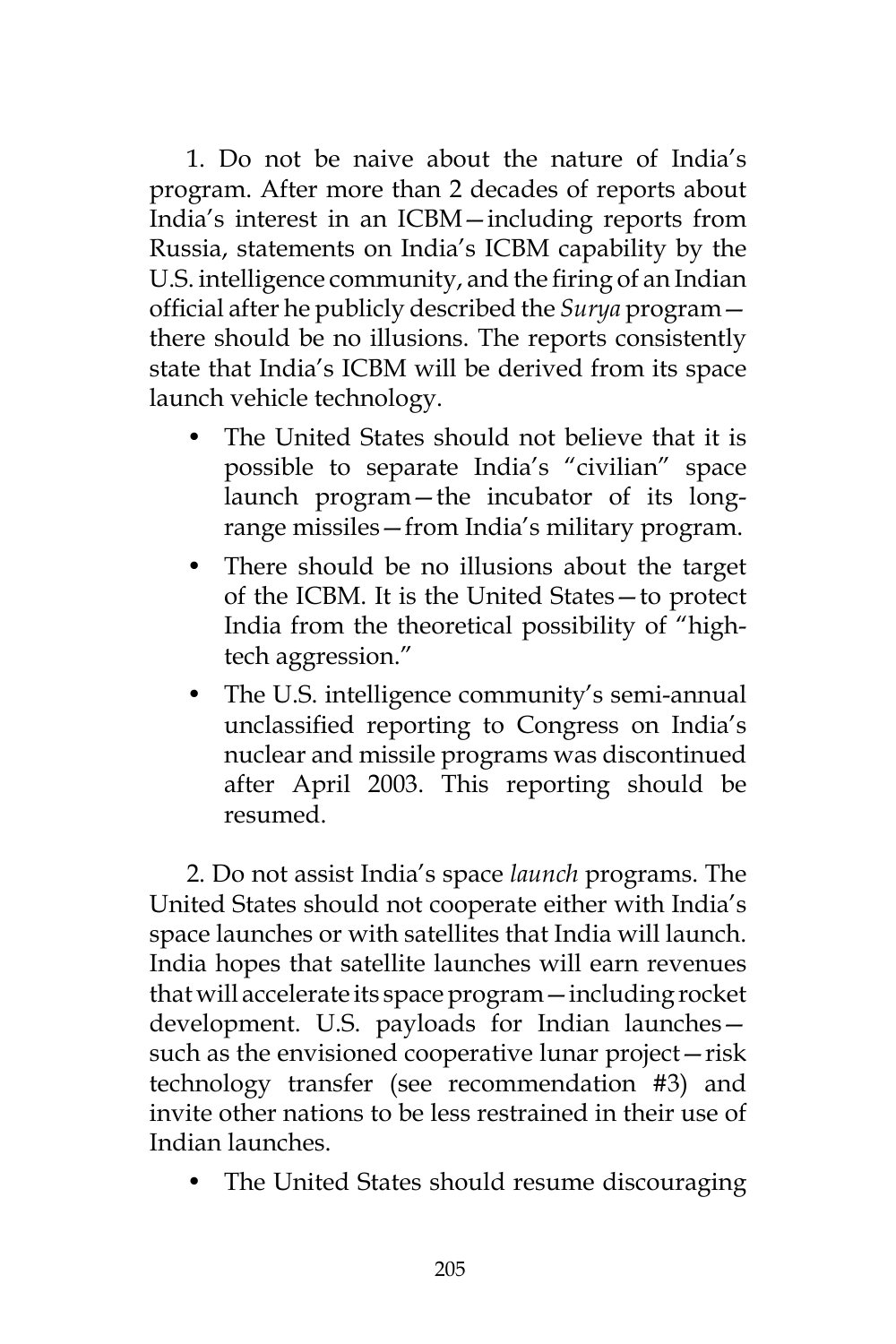other nations from using Indian launches, while encouraging India to resume the practice of launching satellites on other nations' space launch vehicles.

- Given the frequent reports of Russian cryogenic rockets being used in the *Surya*, the United States should work with Russia to ensure that Russian space cooperation with India does not undercut U.S. restraint.
- Because there is no meaningful distinction between India's civilian and military rocket programs, the United States should explicitly or de facto place ISRO back on the "entities" list of destinations that require export licenses.<sup>51</sup>
- Congress should insist that the United States explain its "red lines" regarding space cooperation with India. If these lines are not drawn tightly enough, Congress should intervene.

3. Review carefully any cooperation with India's satellite programs. India reportedly is developing multiple nuclear warheads for its long-range missiles. If India develops an ICBM, the next step will be to develop countermeasures to penetrate U.S. missile defenses. Certain satellite technologies can help India with both of these developments.

• The United States should review its satellite cooperation to ensure that it does not aid India inappropriately in the technologies of dispensing or orienting spacecraft, of automated deployment of structures in space, or of other operations that would materially contribute to multiple warheads or countermeasures against missile defenses.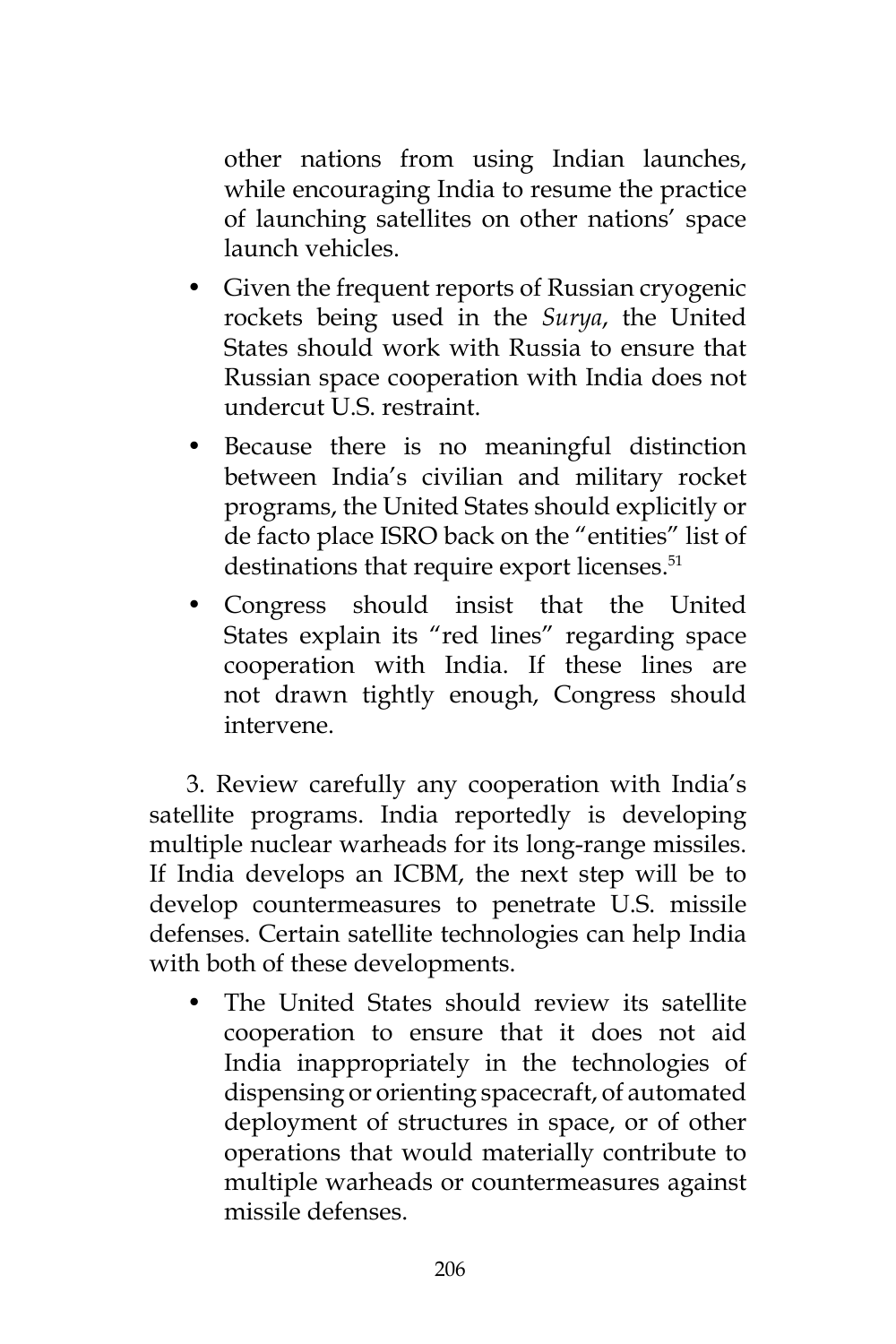4. Stop using cooperation in dangerous technologies as diplomatic baubles. India is the current example of a broader, disfunctional tendency in bilateral relations to display trust and friendship by opening up the most dangerous forms of cooperation. The United States should not fall further into this trap with India—or with any other nation.

- India needs many other forms of economic and military cooperation more than it needs nuclear and space technology. If India insists on focusing technology cooperation in these areas, the United States should take it as a red flag.
- The U.S. removal of technology sanctions imposed after India's 1998 nuclear tests was an adequate—and perhaps excessive—display of friendship. Further technology cooperation should be limited to areas that do not contribute to nuclear weapons or their means of delivery.

### **Conclusion**.

The target of an Indian ICBM would be the United States. The technology of an Indian ICBM would be that of a space launch vehicle—either directly via the PSLV or indirectly via the *Agni*, which is based on India's SLV-3. The United States should not facilitate the acquisition or improvement of that technology directly or indirectly. In this matter, U.S. clarity and restraint are what the world—and India—need.

The United States needs to divert from the present "glide path" and reorient itself and India onto a more productive course of cooperation. It would be a cruel irony if, in the hope of becoming strategic partners, we became each other's strategic targets.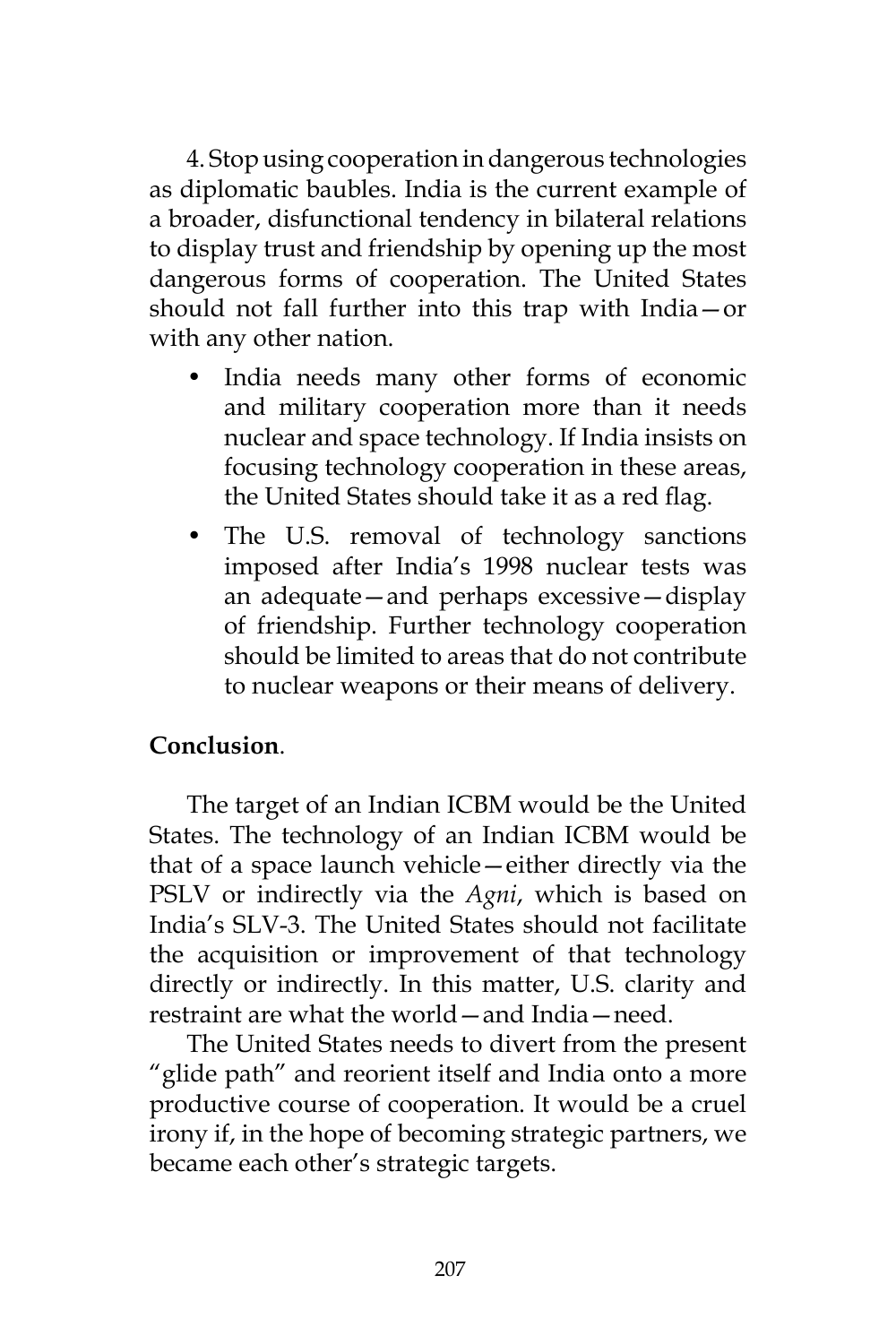### **ENDNOTES - CHAPTER 6**

1. Glenn Kessler and Peter Slevin, "Washington Post Reporters Interview Powell," *Washington Post*, October 3, 2003, available at *www.washingtonpost.com/wpdyn/articles/A41977-2003Oct3.html*.

2. The White House, Office of the Press Secretary, July 18, 2005, "Joint Statement Between President George W. Bush and Prime Minister Manmohan Singh," available at *usinfo.state.gov*.

3. For early reports, see *Islamic Defence Review*, Vol. 6, No. 4, 1981; Maurice Eisenstein, "Third World Missiles and Nuclear Proliferation, *The Washington Quarterly*, Summer 1982; "Liquid Fuel Engine Tested for PSLV," *Hindustan Times*, New Delhi, December 13, 1985, p. 1; "Growing Local Opposition to India's Proposed National Test Range at Baliapal, Orissa," *English Language Press*, October 1986; and "India Faces Rising Pressure for Arms Race with Pakistan," *Christian Science Monitor*, March 9, 1987, p. 1.

4. Madhuprasad, "Boost to Indian Armed Forces' Deterrence Arsenal; India to Develop Intercontinental Ballistic Missile," *Bangalore Deccan Herald* in English, August 25, 2005.

5. Vivek Raghuvanshi, "Indian Scientists Poised To Test-Launch Country's First ICBM," *Defense News*, April 30, 2001, p. 26.

6. International missile nomenclature defines as ICBM as a ballistic missile with a range of 5,500 km or greater. However, Indian commentators have tended to exaggerate their missiles' capabilities by bumping missiles into the next higher range classes.

7. The low-end ranges for the *Agni* family commonly are reported, for instance, in Robert Norris and Hans Kristensen, "India's Nuclear Forces, 2005," *Bulletin of the Atomic Scientists*, Vol. 61, No. 05, September/October 2005, available at *www. thebulletin.org/article\_nn.php?art\_ofn=so05norris*. The high-end *Agni* range figures are more uncertain but are representative of figures appearing in the Indian press. In the case of *Agni-3*, the high-end range figures may relate to later *Agni* models or even to the *Surya*. *Surya* ranges are reported in Raghuvanshi, whose figures agree with Russian estimates in Moscow Agentstvo Voyennykh Novostey internet news service in English, 1252 GMT, November 1, 2004. *Agni* dimensions are reported in Arun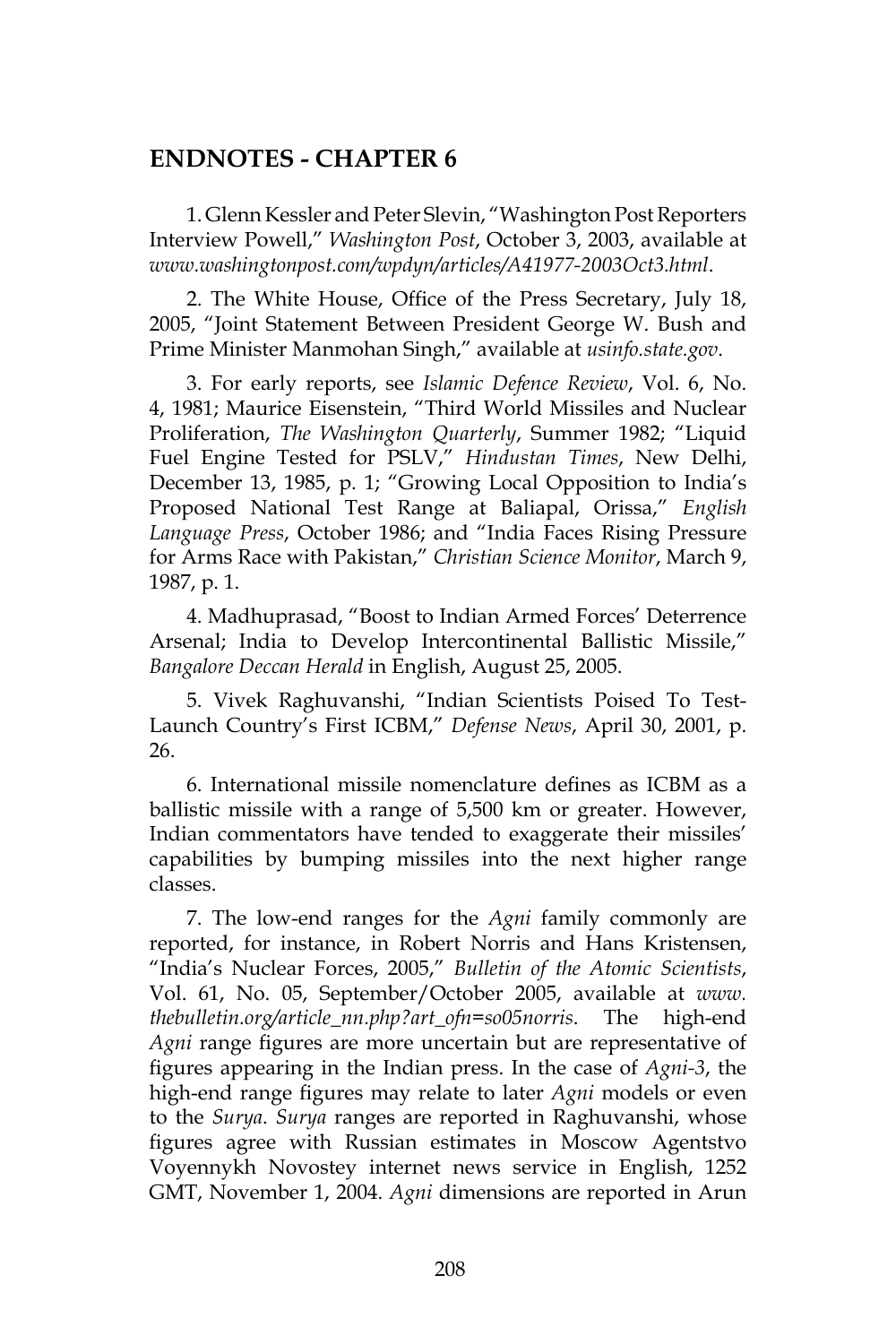Vishwakarma, "*Agni*—Strategic Ballistic Missile," April 15, 2005, formerly available at *www.bharat-rakshak.com/MISSILES/Agni. html*. *Surya* diameters are those of the PSLV, and *Surya* lengths are approximations based on the lengths of the PSLV and GSLV missile stages. These space launch vehicle dimensions are reported in *www.bharat-rakshak.com/SPACE/Images/launcher-family-big.jpg*. For a different description of India's ICBM technology see Vishwakarma. This appears to be the only report stating that India is developing a 1.8 meter diameter solid fuel rocket that will extend the *Agni* to intercontinental range and that could be the basis for a longer-range ICBM. The 1.8 meter diameter rocket represents a combination of PSLV and *Agni* technology. Such a lighter ICBM makes far more military sense than a PSLV-sized missile. The lighter ICBM might be mobile and able to survive a first strike. However, Vishwakarma consistently reports far higher ranges for the existing *Agni* missiles than have been reported elsewhere. Given this reporting bias, Vishwakarma may be describing the wishlists of Indian engineers—or programs that have not yet been funded. The PSLV exists. The existence of 1.8 meter diameter missile has not yet been reported except by Vishwakarma.

8. Gary Milhollin, "India's Missiles—With a Little Help from Our Friends," *Bulletin of the Atomic Scientists*, November 1989, available at *www.wisconsinproject.org/countries/india/misshelp.html*; and Sundara Vadlamudi, "Indo-U.S. Space Cooperation: Poised for Take-Off?" *The Nonproliferation Review*, Vol. 12, No. 1, March 2005, p. 203, available at *taylorandfrancis.metapress.com/index/ K366012388318X11.pdf*.

9. Vishwakarma. The impending test of the *Agni*-3 may reveal whether a 1.8 meter diameter rocket stage—which could make possible a mobile ICBM—has been developed. See editorial "Missile Plan," *Bangalore Deccan Herald*, November 26, 2005; Rajiv Nayan, "*Agni* Three missile: Sino-Centric?" *Bangalore Deccan Herald*, December 12, 2005; and Sayan Majumdar, "Defense Developments for 2006," New Delhi, India Defence Consultants, January 13, 2006.

10. Moscow Agentstvo Voyennykh Novostey; and Vishwarkarma, a publication of more uncertain quality. It is possible that either or both of these references have conflated the *Surya*-1 with the *Agni* program.

11. Wilson John, "India's Missile Might," *The Pioneer* in English, New Delhi, July 13, 1997, p.1, available as Foreign Broadcast Information Service (FBIS)-TAC-97-195 BK1407155097, July 14,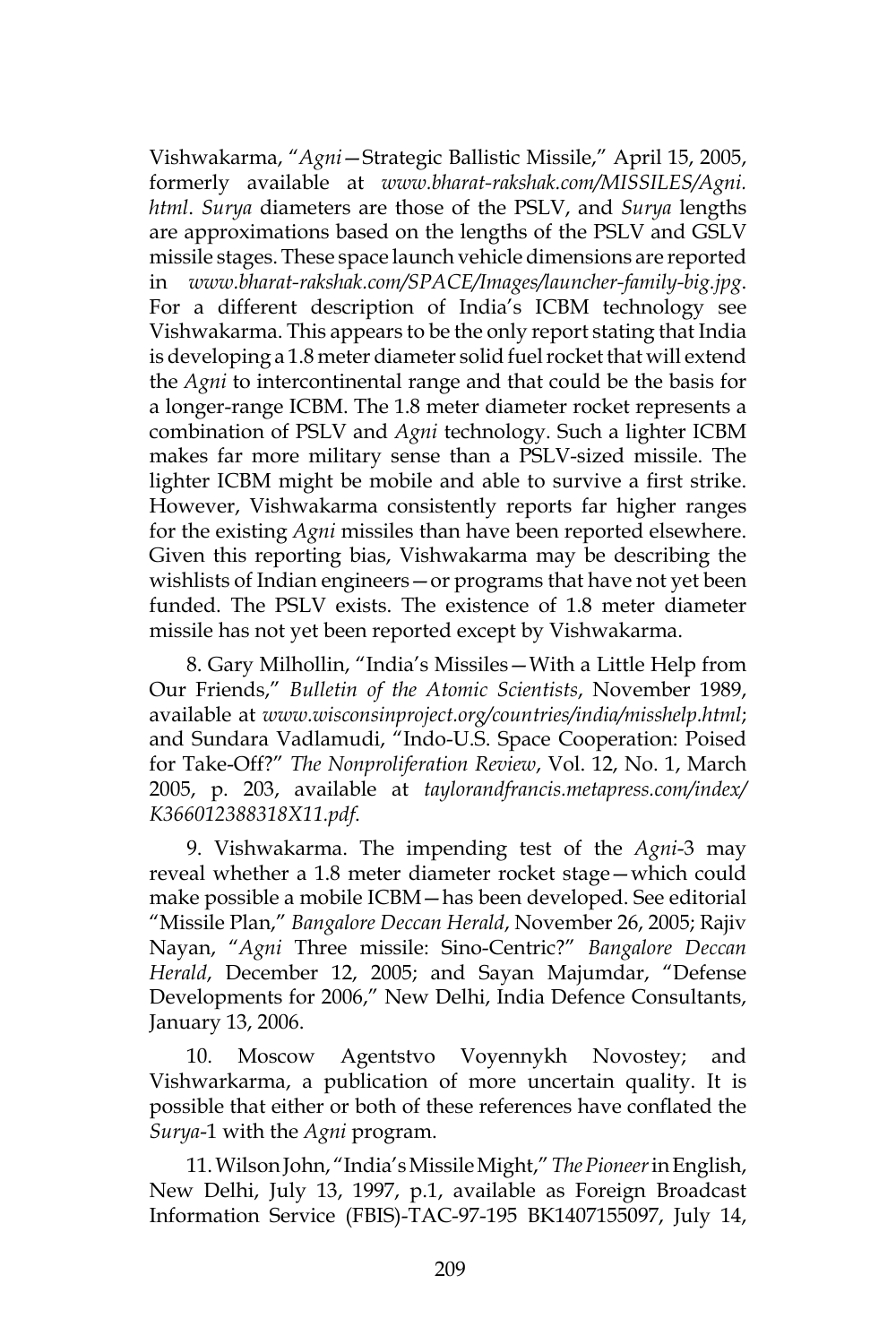1997. John is identified in the article, perhaps incorrectly, as a DRDO official. At any rate, he has an extensive reporting career based on access to high levels of India's defense establishment.

12. For example, Brahma Chellaney, "Value of Power," *The Hindustan Times* in English, May 19, 1999.

13. Vadlamudi.

14. Milhollin.

15. *Ibid*.

16. *Ibid*.

17. Vadlamudi.

18. Alexander Pikayev, Leonard Spector, *et al*., "Russia, the US and the Missile Technology Control Regime," Adelphi Paper 317, London: International Institute for Strategic Studies, March 1998.

19. Norris and Kristensen.

20. V. G. Jaideep, "India Building ICBM with 8,000-Plus Km Range," *The Asian Age* in English, February 8, 1999, pp. 1-2; and Barbara Opall-Rome, "*Agni* Test Undercuts U.S., Angers China," *Defense News*, April 26, 1999, p. 17.

21. Vivek Raghuvanshi, "India To Develop Extensive Nuclear Missile Arsenal," *Defense News*, May 24, 1999, p. 14.

22. Canadian Security Intelligence Service, "Ballistic Missile Proliferation," Report #2000/09, March 23, 2001, available at *www.cisiscrs.gc.ca/eng/misdocs/200009\_e.html*.

23. Iftikhar Gilani, "Premature Disclosure of ICBM Project, Rawat Stripped of Defence Portfolio," New Delhi, November 23, 1999.

24. Moscow (Interfax), "Khrunichev Space Center To Supply Rocket Boosters To India," April 16, 2001, available at *spacer.com/ news/india-01d.html*.

25. Raghuvanshi.

26. National Intelligence Estimate, "Foreign Missile Developments and the Ballistic Missile Threat Through 2015," December 2001, available at *www.cia.gov/nic/special\_ missilethreat2001.html*.

27. Cf. Moscow Agentstvo Voyennykh Novostey in endnote 10.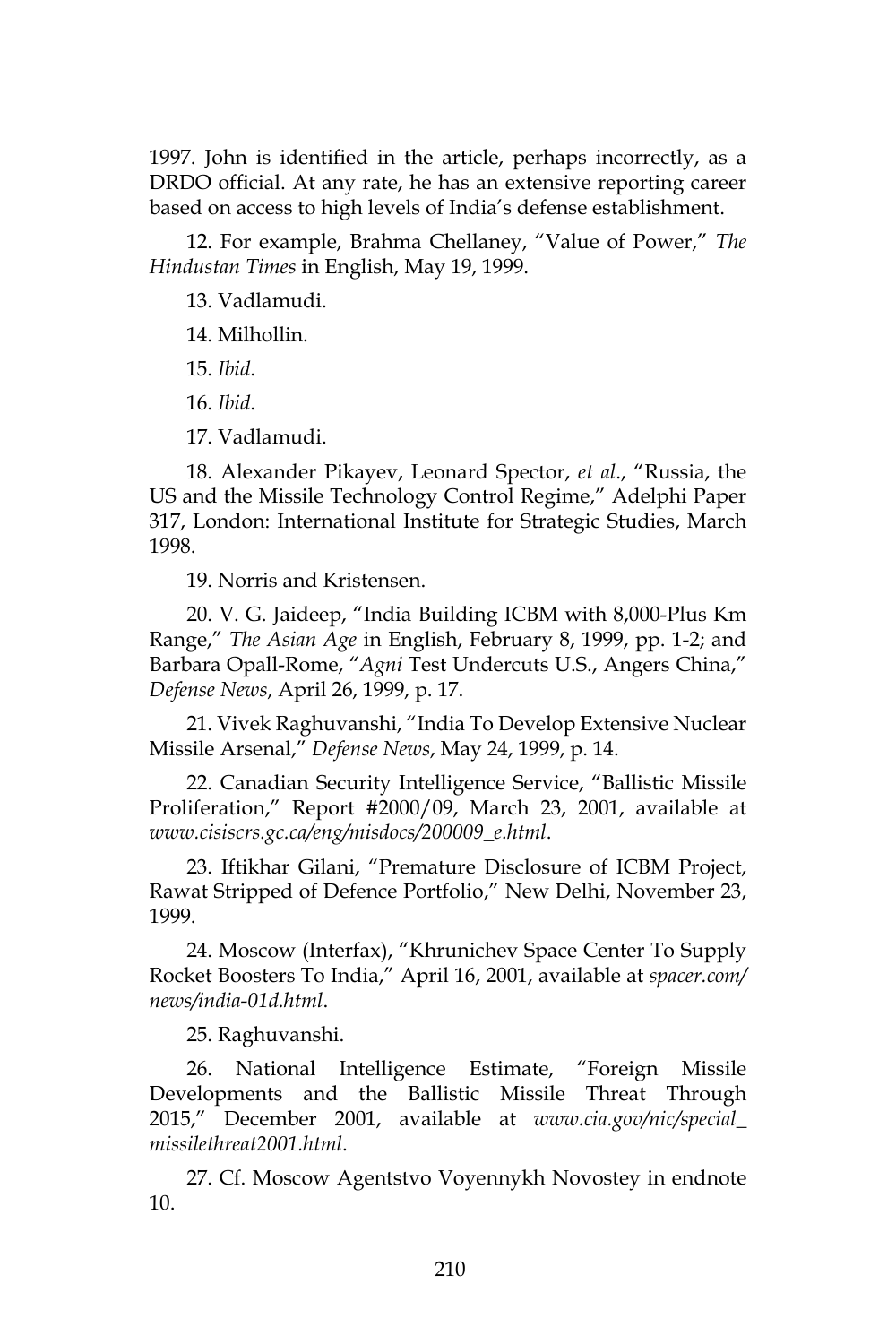28. Madhuprasad.

29. Richard Speier, *The Missile Technology Control Regime: Case Study of a Multilateral Negotiation*, manuscript funded by the United States Institute of Peace, Washington, DC, November 1995.

30. *Ibid*.

31. Pikayev, *et al*.

32. *Ibid*.

33. "*Agni* IRBM 'Built to Carry Nuclear Warhead'," J*ane's Defence Weekly*, April 28, 1999.

34. Vadlamudi is an excellent source for recent developments in the U.S.-Indian space dialogue.

35. C. Raja Mohan, "US Gives Space to ISRO," *The Hindu* in English, September 30, 2002, p. 11.

36. Director of Central Intelligence, "Unclassified Report to Congress on the Acquisition of Technology Relating to Weapons of Mass Destruction and Advanced Conventional Munitions, 1 January Through 30 June 2002," posted April 2003, available at *www.cia.gov*.

37. Kessler and Slevin.

38. The White House, Office of the Press Secretary, Statement by the President on India, "Next Steps in Strategic Partnership with India," January 12, 2004, available at *www.whitehouse.gov/ news/releases/2004/01/20040112-1.html*.

39. Cf. endnote 3.

40. For an official Indian history of relations as of 2002, see *www.indianembassytehran.com/india-iran.html*.

41. Barbara Opall-Rome and Vivek Raghuvanshi, "India's Balancing Act," *Defense News*, September 15, 2003, p. 1; Sultan Shahin, "India Sticks with Iran, for now," *Asia Times*, approximately September 20, 2003; Patricia Nunan, "US Signals Concern About India-Iran Pipeline Project," *VOA News.com*, March 17, 2005, available at *www.voanews.com/burmese/2005-03-17-voa14.cfm*; Vivek Raghuvanshi, "India, U.S. To Boost Tech Flow," *Defense News*, December 12, 2005, p. 42; "India and US Risk Losing Impetus on Nuclear Deal," *FT.com*, January 26, 2006, available at *www.nytimes. com/financialtimes/business/FT20060126\_20323\_12183.html*.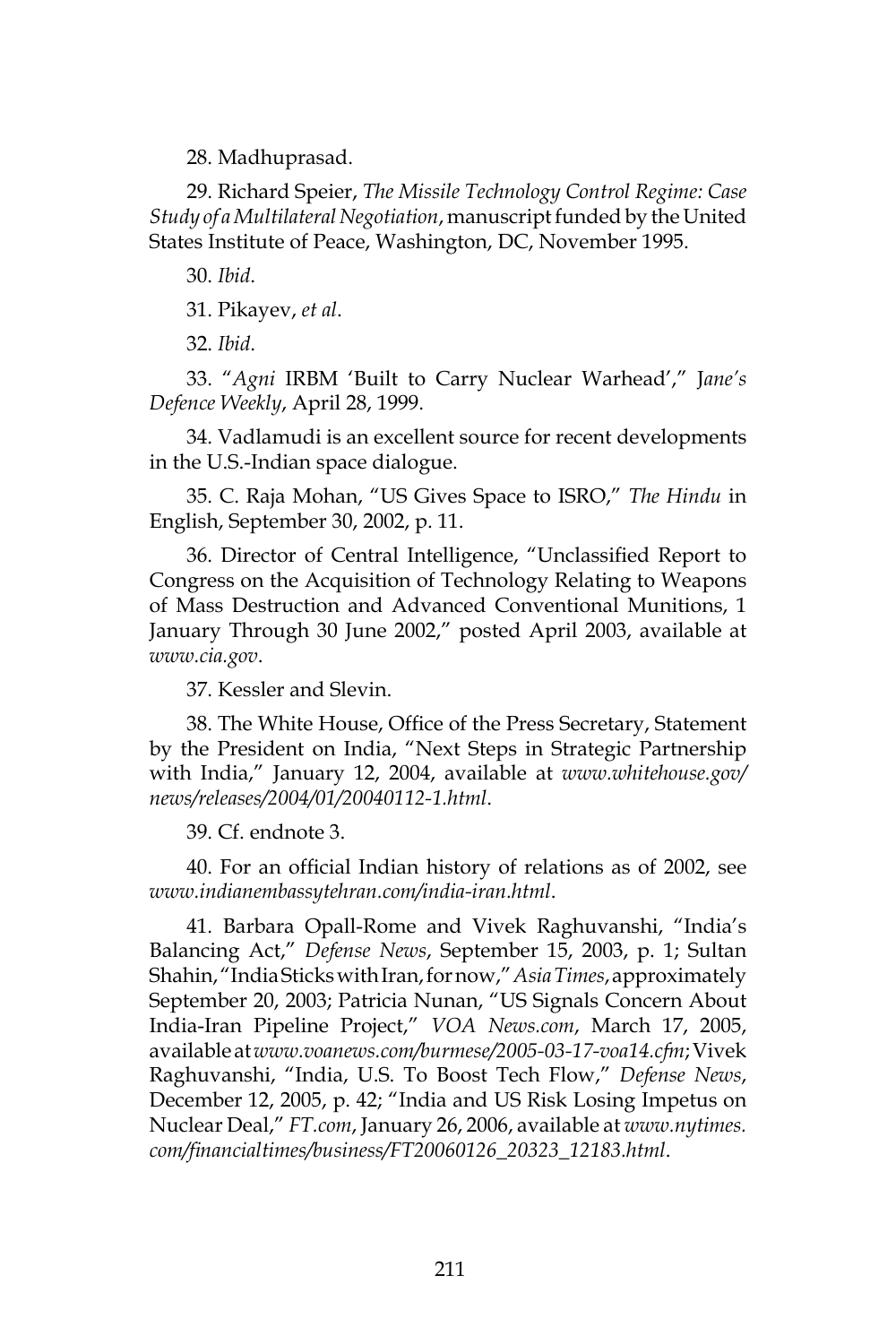42. "Iran's ballistic missiles: Upgrades underway," IISS Strategic Comments, November 2003, available at *www.iiss.org/ stratcom*; Opall-Rome and Raghuvanshi, *ibid*.

43. John Larkin, "India Bets on Nuclear Future: Backing Probe of Iran Draws Closer Look at New Delhi's Ambitions," *Wall Street Journal*, November 4, 2005; Somini Sengupta, "Nuclear Deal and Iran Complicate Efforts by U.S. and India to Improve Ties," *New York Times*, January 23, 2006, available at *www. nytimes.com/2006/01/23/international/asia/23delhi.html*; "New Delhi Faces a Diplomatic Balancing Act Ahead of Bush's State Visit," *FT.com*, January 26, 2006; "India's Left Parties Demand Recall of US Envoy," Agence France Press, January 30, 2006, available at *news.yahoo.com/s/afp/20060131/wl\_sthasia\_afp/indiausnuclearretail\_ 060131044959*.

44. See *www.iranwatch.org* compiled by the Wisconsin Project on Nuclear Arms Control. Under "Iran's Suppliers" a search for "India" gives the details of these organizations, their transfers, and the U.S. imposition of sanctions.

45. Nicholas Kralev, "Firm Helping Arms Program Sanctioned," *Washington Times*, February 20, 2003; Richard Speier, "Arrows for India?" *Policywatch* #785, Washington Institute for Near East Policy, September 3, 2003, available at *www.washingtoninstitute. org/watch/policywatch*; "Indian Police Arrest Man for Alleged Export of Chemicals to Iraq," Agence France-Presse, October 18, 2003.

46. "DRDO Plan to Export Missiles," Chennai *The Hindu*, November 21, 2005, available at *www.hindu.com*.

47. Mir Ayoob Ali Khan, "*Agni*-III To Get Light Motor for Bigger Bombs," *The Asian Age* in English, New Delhi, October 14, 2005.

48. The "Cox Commission" Report, House of Representatives Report 105-851, "Report of the Select Committee on U.S. National Security and Military/Commercial Concerns with the People's Republic of China," June 14, 1999, available at *www.access.gpo.gov/ congress/house/hr105851/*.

49. Israel already has stepped into the breach to contract for an October 2006 Indian launch of an Israeli radar imaging satellite. See Barbara Opall-Rome and K. S. Jayaraman, "India to Launch Israeli Spy Sat," *Defense News*, November 14, 2005, p. 1; and "India to Launch Israeli Military Imaging Radar Satellite," A*viation Week & Space Technology*, November 21, 2005, p. 17.